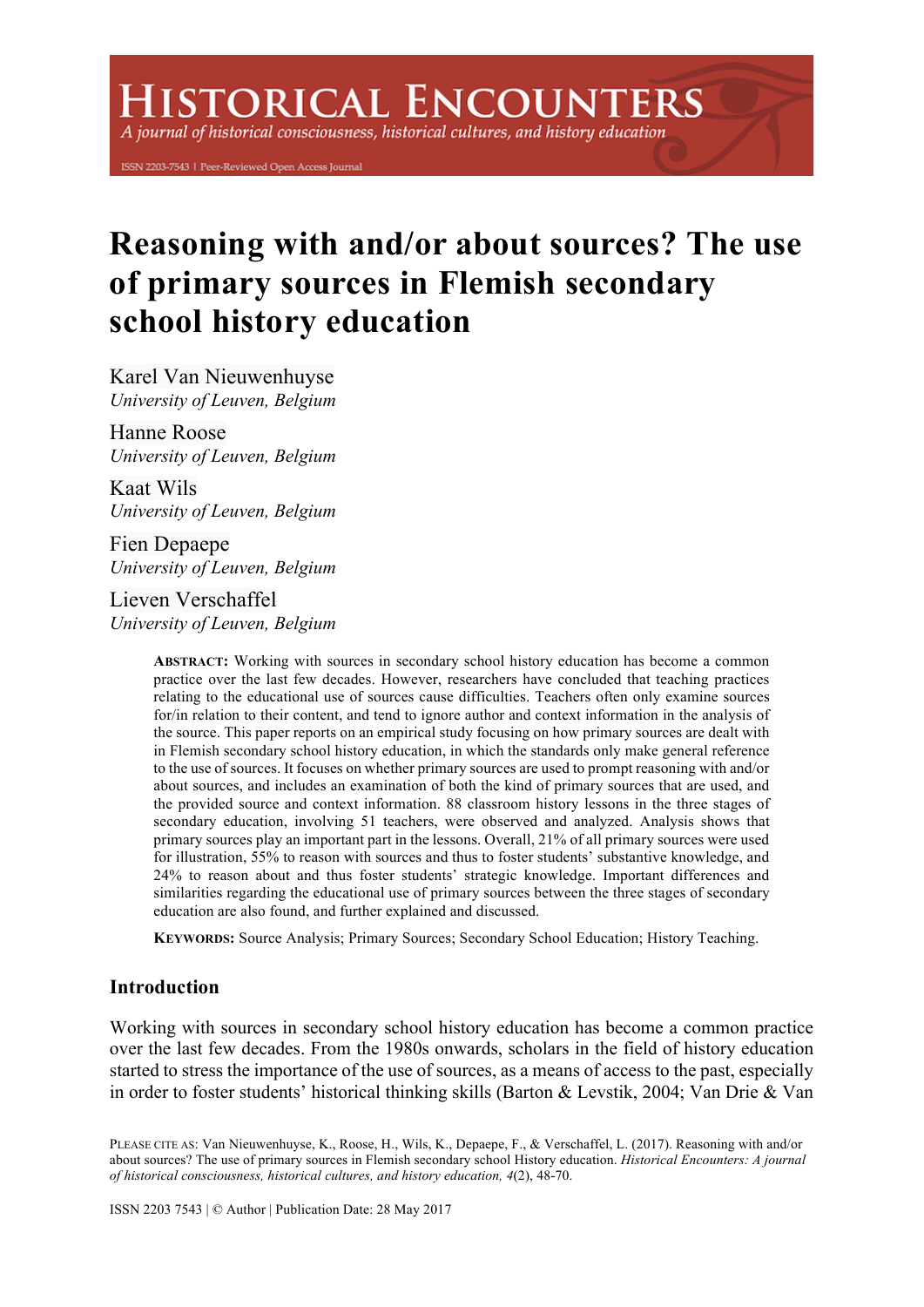Boxtel, 2008). Students, it was argued, should gain an understanding of how the past is examined and interpreted, and how history is constructed through the critical analysis and interpretation of sources. Thus history education should not only provide an understanding of the past, but also focus on giving training in the skills needed to understand and examine how representations of the past are based on the interpretation of sources (Havekes et al., 2012; Wineburg et al., 2013). History education should not only be about the transfer of substantive knowledge (Lee, 1983), but should also develop students' strategic knowledge (VanSledright & Limón, 2006). According to Rouet (et al., 1996), students should be able to reason both with and about sources. Reasoning 'with' sources refers to the skills involved in selecting information from sources and using this information to support a claim about the past. Reasoning 'about' sources concerns students' skills at critically assessing the value of information, whether or not in corroboration with other sources, and the usefulness and limits of the source, recognizing the author's perspective, and analyzing what sources *do*, while taking into account the context in which the source was produced. Reasoning about sources contributes to students' understanding of history as an interpretative construction, in short to their strategic knowledge. To include reasoning about sources while reasoning with sources is important, since if the use of sources is limited solely to reasoning with sources, students might consider them to be mirrors of the past (Maggioni et al., 2009; Maggioni, 2010). Scholars in the field of history education therefore conclude that direct contact with sources is important in history education, but needs to be thoughtful, and to include reasoning about sources (Seixas, 1993; Yilmaz, 2008).

In this respect, Sam Wineburg (1991; 2001) suggests three strategies to apply when analyzing sources in the history classroom: sourcing, contextualization and corroboration. Students engage in sourcing when they take into account the author of the source, when, where, why and for whom it was produced, and the text's genre, while assessing and evaluating the source content and its potential value in answering a research question. Contextualization is an activity in which students assess sources within their broader historical and societal context. Corroboration is employed to compare multiple texts on the same event, to look for similarities and contradictions, and so to determine the reliability of texts, and to construct historical interpretations.

Starting from this theoretical framework, this paper reports on an empirical study of how sources are dealt with in secondary school history education in Flanders, the Dutch-speaking part of Belgium. We analyze to what extent students have to reason with and/or about sources. For practical reasons, the research is limited to the analysis of the use of primary sources. Primary sources are, contrary to secondary ones, sources stemming from the time period under study in the history classroom. The paper starts with a short introduction on how history is approached and what use of sources is prescribed in history education in Flanders. The second section consists of a presentation of existing international research on the use of sources in secondary school history education. This section is followed by a brief sketch of the data collection and research methodology, including a presentation of the analysis instrument that was used in this study. In the following sections, the results of the empirical study are presented and discussed.

#### **Secondary school history education in Flanders**

From the 1960s onwards, Belgium evolved from a unitary to a federal state. Education became regionalized. In 1989, it was formally devolved to the three Belgian communities (the Flemish, the French and the German-speaking community). In the new structure set out by the Flemish government in 1989 for Dutch-speaking education, history education acquired a fixed place in the basic curriculum of general, art and technical secondary education. The Flemish government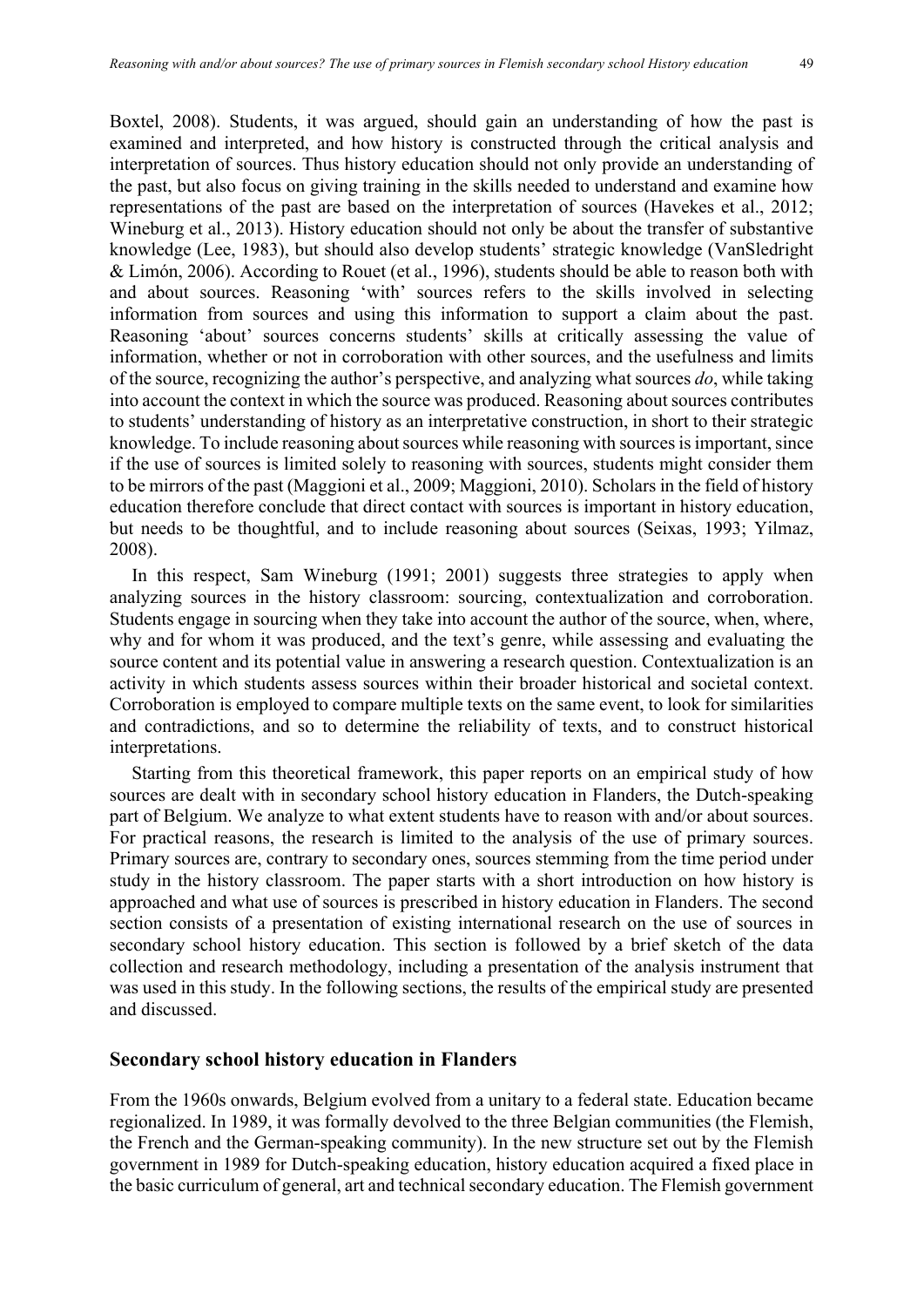simultaneously decided that standards for each subject needed to be drawn up, setting the minimum targets to be achieved for the subject by every student. Standards were developed per stage (7<sup>th</sup>-8<sup>th</sup> grade = 1<sup>st</sup> stage, 9<sup>th</sup>-10<sup>th</sup> grade =  $2<sup>nd</sup>$  stage, 11<sup>th</sup>-12<sup>th</sup> grade = 3<sup>rd</sup> stage). These consist of specific attainment targets and an explanatory text, called 'basic principles', which is more or less the same for all stages (Flemish Ministry of Education and Training, 2000a;  $(2000b)^1$ . In general, the curricular requirements between the types of secondary education do not vary much, and regarding the use of sources, they are not different at all. Therefore, in what follows, we will not distinguish between the variety of types of secondary education.

The history standards are less focused on a strict demarcation of curriculum contents than on the acquisition of skills and attitudes. Concerning the content, the standards do not prescribe any specific content matter. They prescribe that the period of Prehistory, Ancient History and Classical Antiquity (until ca 500) should be treated in the 1<sup>st</sup> stage, the *Ancien Régime* (ca 500ca 1800) in the  $2<sup>nd</sup>$  stage, while the  $3<sup>rd</sup>$  stage should be devoted to the period from ca 1750 to the present. In each stage, aspects of political, economic, social and cultural history should be touched upon. The focus is on Western history, with some specific attention to the national past and the requirement to study at least one non-Western society in depth in each grade. In relation to the skills, the main aim is to make students proficient in the use of subject-specific (problem solving) methods. A fundamental part of this is the critical examination of sources (Flemish Ministry of Education and Training, 2000a).

In general, the standards attribute great importance to the use of sources, and address both reasoning with and reasoning about sources, without elaborating on them in detail. The standards distinguish four steps in dealing with sources: (1) collecting historical information material, (2) questioning historical information material, (3) historical reasoning, and (4) historical reporting. They address reasoning with sources, stating that students should be able to select information from various sources in an effective manner, in order to answer a historical research question. Reasoning about sources comes to the fore when they state that students must also be capable of approaching this information in a critical manner that also shows awareness of multiple viewpoints. In the 1<sup>st</sup> stage, students must "analyze simple historical information in a critical way, via specific questions" (Flemish Ministry of Education and Training, 2000c). In the  $2<sup>nd</sup>$  stage, students must deduce, compare, structure, synthesize and communicate information, via questions and assignments. In the  $3<sup>rd</sup>$  stage, students should operate on selfreliant bases. The guidelines regarding the strategic use of sources are rather vague, and do not go beyond the above-mentioned general terms. Reasoning about sources is not made concrete. The need to apply strategies such as sourcing and contextualization is not made explicit, for instance; nor are specific approaches to reasoning about sources provided. It hence seems as if the standards consider the acquisition of skills, which include the use of sources, mainly in terms of instigating student-centered and student-activating teaching methods. They encourage these methods rather than instilling the fostering of epistemological reflection about the nature of historical knowledge.

However, the way in which history teachers shape their actual classroom practice is not only determined or influenced by standards. Textbooks also play a role. Teachers tend to rely, to a greater or a lesser extent, on textbooks in preparing and giving their lessons. Boutonnet (2013), discussing research on history textbooks, concludes that these books certainly occupy an important place in teachers' didactical choices. Based on his own research with Canadian history teachers, he concludes that the most important role they ascribe to history textbooks consists of providing visual and textual sources. This is reflected, he argues, in their practice, since the participating teachers indicate that they use the textbooks, apart from the learning text, mostly for their primary sources.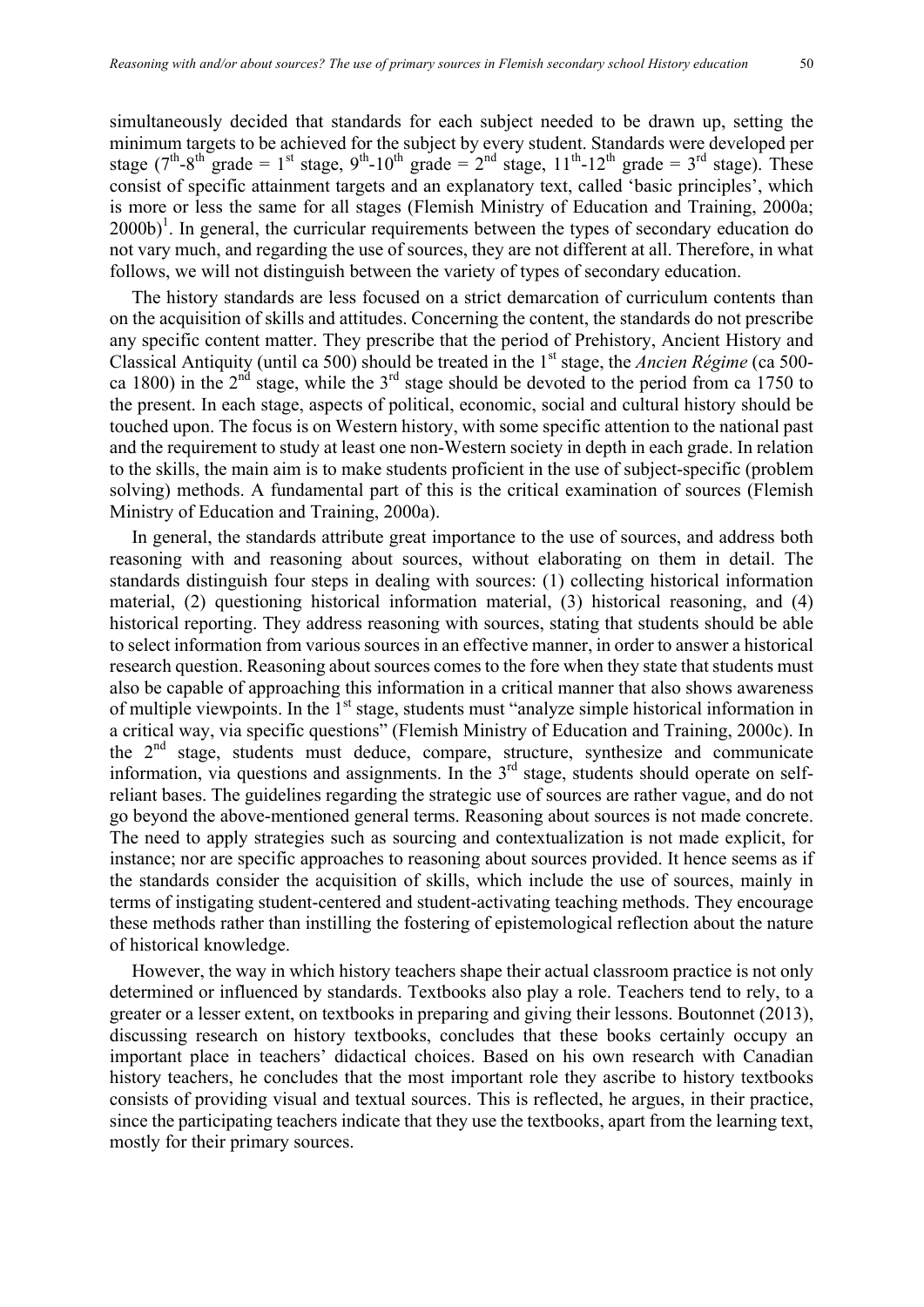Even though no systematic research has been conducted into the way Flemish secondary school history textbooks deal with primary sources, our firm impression is that those textbooks mainly lead teachers towards an educational use in terms of reasoning with sources. Firstly, the textbooks support teachers in activating their students, by providing many sources accompanied by questions. A large majority of these questions are, however, purely content-related. Suggestions involving reasoning about sources, and hence instigating epistemological reflection, seem to be far less common. The context in which primary sources were produced is for instance rarely discussed; the name of the author and the date of the source are mentioned, without any further explanation. Furthermore, this context is almost never included in the questioning. Secondly, the strategy of corroboration is only very rarely applied. Reasoning about sources mostly comes to the fore in questions related to the application of what is called 'the historical method'. The latter, corresponding to the standards' requirement of critical analysis of historical information, concerns a fixed set of questions such as who produced the source, where and when, on which information did the author lean in making the sources, why did the author produce the source, and did the author have reasons to construct a subjective account? These questions relate to the strategy of sourcing. Their aim is to determine the reliability and impartiality of a source, or, in the words of a Flemish textbook, to determine to what extent a historical source is "reliable, impartial, complete and thus useful" (Van de Voorde, 2008, 197). In limiting the examination of sources to the above-mentioned questions, textbooks fail to encourage reflection on the concept of reliability, by showing, for instance, that subjectivity and untrustworthiness are not synonyms. Every source is to a certain extent subjective. Moreover, the reliability of a source is not inherent to the source itself, but is related to the questions one asks (Ashby, 2011; Counsell, 2011). The textbooks do not seem to touch upon the fact that the usefulness of a source depends on the research question in respect of which it is analyzed. In short, when paying explicit attention to disciplinary methodology, Flemish textbooks tend to cling to rather straightforward, so-called 'realist' approaches of historical practice rather than instilling nuanced reasoning about sources and reflection on the constructed character of history.

The above impressions are not exclusively Flemish. An important conclusion from international research is that the interpretative and constructed nature of historical knowledge is rarely explicitly dealt with in history textbooks. Instead, these often reinforce students' naïve ideas about historical knowledge and the role of sources in the construction of it (Wineburg, 1991, referring to Crismore, 1984). Especially in educational systems where the interpretative nature of historical knowledge is not an explicit part of the history curriculum, as is for instance the case in French and Catalonian curricula, history textbooks hardly ever discuss the issue, and deal with sources correspondingly (Le Marec, 2011; Pagès & Santisteban, 2011; Van Nieuwenhuyse, 2016). Tutiaux-Guillon (2006) noticed the strength of the belief in French secondary history education that *the* historical truth can be reached. History textbooks, for example, present history as a finished, completed product. Scientific issues and controversies are not addressed, nor are historians and their (possibly divergent) interpretations of the past mentioned. Sources are mostly used in a lecturing-learning way of teaching, requiring little intellectual effort from students, since the answers and conclusions regarding the sources are fixed. Sources tend not to be contextualized, and are mostly examined for their content, in order to gather factual knowledge, and hence to reason with sources. Seixas (2000) also notes that historiographical openings towards students are rarely made; history is most often presented as a closed and finished product. One notable exception is English history education, wherein reasoning about sources through the study of interpretations of the past – to understand and explain how and why the past has been interpreted in different ways in the period subsequent to the period under study – became a key component of the history curriculum as early as 1991 (Chapman, 2011; Counsell, 2011). According to Haydn (2011), textbooks have undergone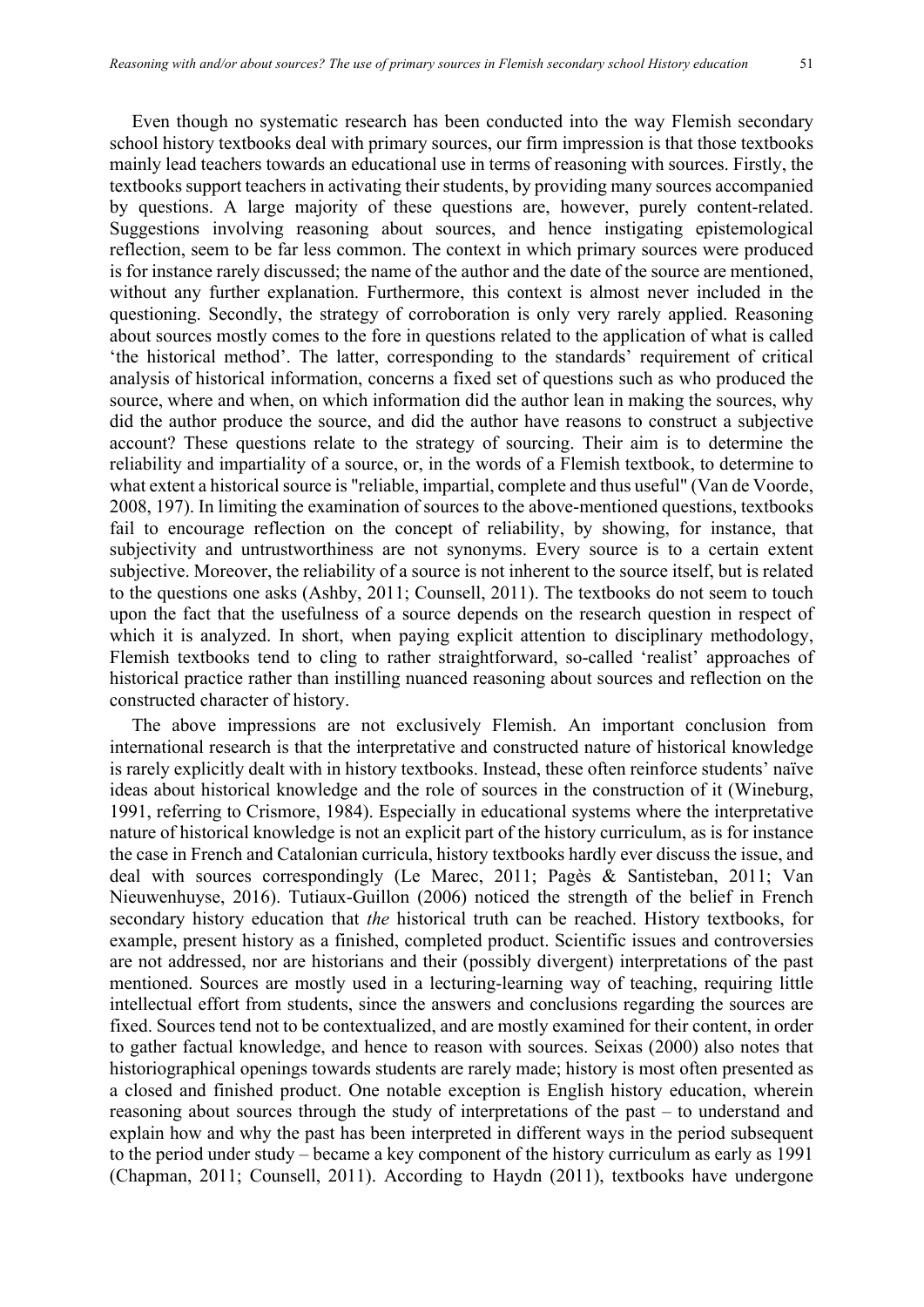significant changes since then. They now pay a lot of attention to strategic knowledge (Van Nieuwenhuyse, 2016).

#### **Previous research on the use of sources in secondary school history education**

History textbooks have not been the only subject of research into the use of sources in secondary school history education. Several researchers have examined the way in which students as well as teachers deal with sources. Wineburg (1991; 2001) and Nokes (2010) for instance find that students do not spontaneously approach sources as evidence – accounts of authors that need to be interpreted – but rather treat them as authorless collections of historical facts. They consider and read sources as pure bearers of information, which they accept uncritically. Students do not contextualize sources, hardly critique what they read, and only spontaneously reason with sources. These findings are confirmed in many other studies (Britt & Aglinskas, 2002; Hynd, 1999; Nokes et al., 2007; Nokes, 2010; Paxton, 1999; Perfetti et al., 1995; Stahl et al., 1996). While Nokes (2011) also connects the difficulty students encounter when reading primary sources to the complex language used in them and their lack of background contextual knowledge, Wineburg (1991; 2001) points to students' epistemological beliefs as the main explanation. Before students can discern the influence of an author's opinions and perspective in a source, for example, they must first realize that sources are not authorless collections of historical facts. As long as students do this, they simply overlook the fact that sources are interpretations of the past made by authors, and that these sources therefore need to be interpreted.

Maggioni (et al., 2009; 2010) further elaborates the epistemic stances of students. They spontaneously adhere to a realist or objectivist stance, in which sources are considered to be authorless mirrors of the past. Only students trained to adopt a 'criterialist stance' are aware that history is an evidence-based interpretation and construction, and that not all interpretations of sources are equally valuable. For example, multiple text activities and corroboration can help students to develop such a criterialist stance (Britt & Aglinskas, 2002; De La Paz, 2005; Nokes at al., 2007; Nokes, 2013; Reisman, 2012; Van Boxtel & Van Drie, 2012). Overall, these studies strongly suggest that textbooks and/or history teachers can play an important role in promoting students' understanding of sources, and in fostering their strategic knowledge and ability to reason about sources.

The ways in which history teachers actually use sources in daily classroom practice has been less examined. Research among student teachers and new teachers in secondary school history education (McCrum, 2013; Seixas, 1998; van Hover & Yeager, 2003a; 2003b; 2007) reveals that they do not engage much with reasoning about sources in order to disclose the constructed nature of history, but use primary sources especially to impart content-related substantive knowledge to students. Fostering students' strategic knowledge is most often not considered a primary teaching goal while using sources. Corroboration of sources as a learning strategy does not occur much either. More experienced teachers use sources mainly as an illustration or for their content, to enhance students' historical substantive knowledge (Bertram, 2008; Boutonnet, 2013; Grant & Gradwell, 2005; Magalhães, 2005; Nokes, 2010; Paxton, 1999). The application of the strategies of the historian (sourcing, corroboration, and contextualization), as Nokes et al. argue (2007), is rarely taught. Fostering strategic knowledge is not integrated in many classrooms (Nokes, 2010). This finding can certainly be connected to the research by Bertram (2008), concluding from an analysis of formal history assessment tasks in three South-African high schools, that only eleven of the total of 72 sources (15%) were fully presented or referenced, in that the learners were given the name, the occupation of the writer, the intention with which the source was produced and the date when it was produced. According to her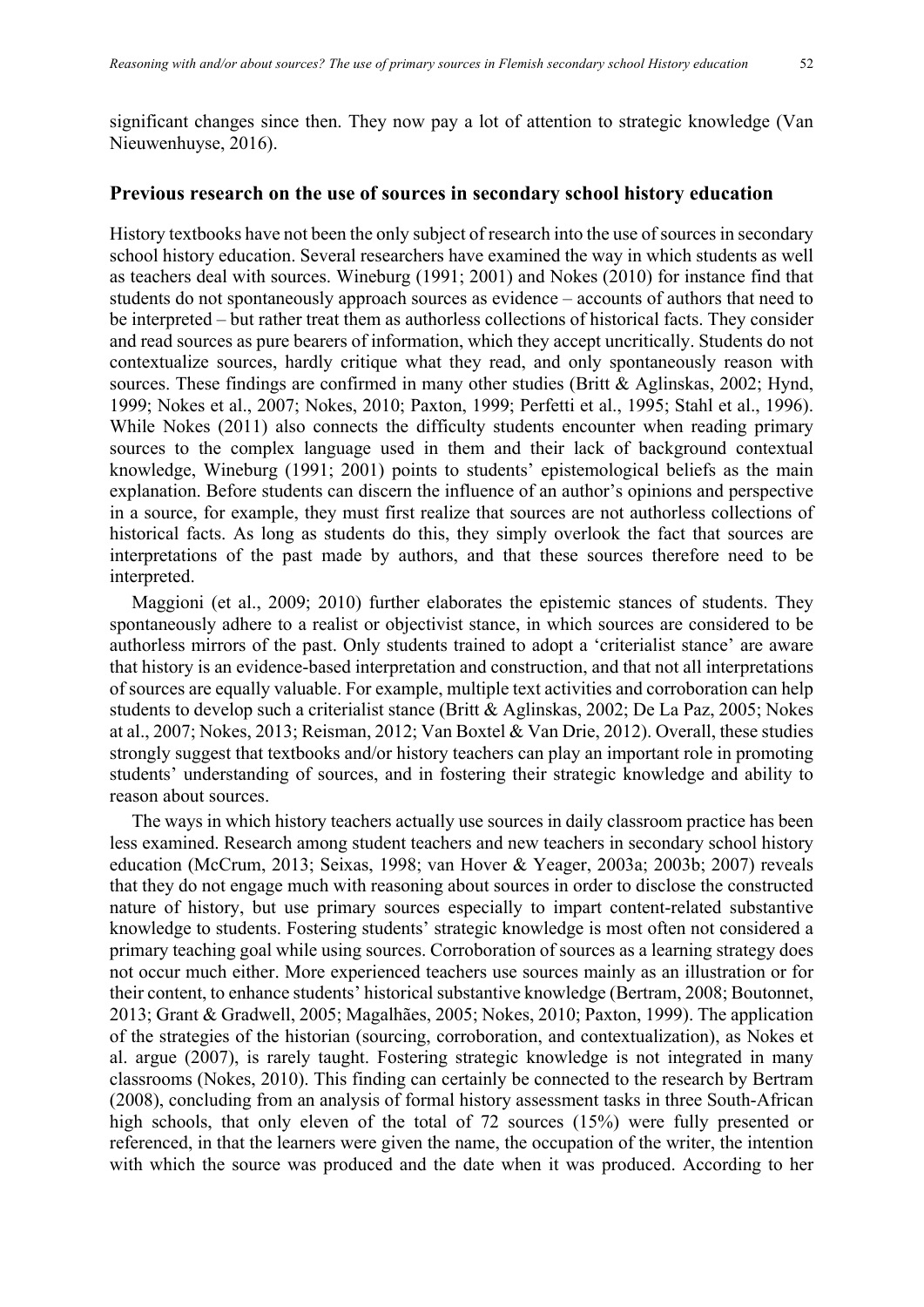research, illustrative or content-related use of sources goes hand in hand with a minimal sourcing and contextualization of sources.

Another question related to the use of sources concerns the kind of sources history teachers and textbooks select for history educational practice. Research concludes that they use a mix of primary and secondary sources, although Grant and Gradwell (2005) have found in their research in two New York State middle schools that primary source texts are heavily favored. According to Magalhães (2005), Portuguese teachers use both iconographic and written sources. Kleppe (2010), in his research on Dutch history textbooks over a 30-year period (1970- 2000), concludes that over the years, more photos have been included in the textbooks. Of all the photos appearing in Dutch history textbooks, half of them are examined, while the other half seem to serve as illustrations. During the 1990s, photos being accompanied by questions increased in number.

Overall, it can be concluded that teaching (and textbook) practice related to the educational use of sources causes difficulties (Barton, 2005; Nokes et al., 2007; Van Boxtel & Van Drie, 2012; VanSledright & Limon, 2006; Wineburg, 2001). Teachers often only use and examine sources in relation to their contents, ignore the interpretative and constructed nature of historical knowledge, and tend to ignore author and context information in the analysis of the source. They tend to cling to rather straightforward, realist approaches to historical practice rather than instilling historical thinking.

#### **Research questions and method**

This paper reports on an empirical study focusing on how primary sources are used in real classroom practice. (1) Are primary sources used to encourage reasoning with and/or about sources? (2) Which primary sources - visual versus textual - are used? (3) To what extent are the primary sources accompanied by source and context information? (4) Are primary sources corroborated, as an important source analysis strategy and an element contributing to reasoning both with and about sources? The innovative character of this research lies firstly in the large volume of data gathered. In other research, history assessment tasks have been analyzed (Bertram, 2008), questionnaires and interviews held (Magalhães, 2005), or observations performed on a few teachers (Grant & Gradwell, 2005). This research, however, is based on no fewer than 88 classroom observations (of full lessons of about 50 minutes) with 51 teachers. The observations were, moreover, situated in the three stages of secondary education. This constitutes a second innovative aspect of the research: it offers a broad view of practices across all three stages of secondary education.

#### *Data collection*

Eighty-eight classroom observations involving 51 teachers were collected in the academic year 2013-14: 22 in the first stage, 40 in the second stage and 26 in the third stage. The participating teachers responded positively to our request, sent to various networks of Flemish history teachers, to observe their classroom practice. In our communications with teachers, we never mentioned the purpose or viewpoint of our research. To limit the influence of individual teachers in the classroom observations, we allowed a maximum of four lessons per teacher. All observations involved full lessons, of about 50 minutes each. They were transcribed and analyzed. Twenty-two of the 51 teachers were academically trained historians, meaning that they had studied four years of history at university and completed the history teacher training program at university in an additional half or full year before they started teaching. Twentynine of the teachers had a three-year teaching degree at university college level, in which they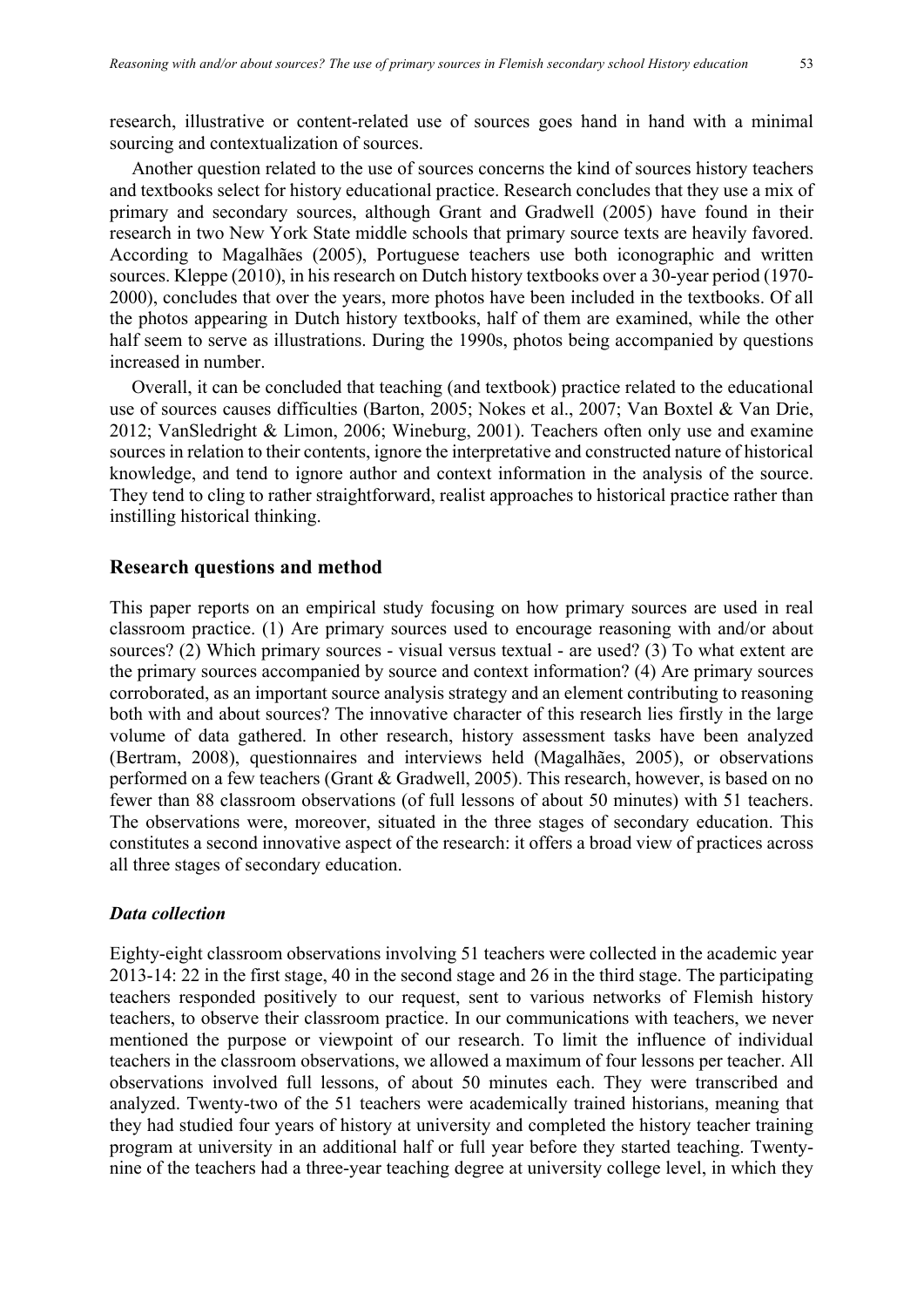combined history with one or two other subjects. In principle, holders of bachelor's degrees can only teach history in the first and second stage of secondary education; holders of master's degrees can only teach in the second and third stage of secondary education. Of the 51 teachers, eight had one to three years of teaching experience, and the rest had more than three years. Eighty lessons were taught by teachers with more than three years of experience.

|                                                                                       | <b>Number</b> | Number of<br>lessons | Number of<br>lessons per stage               | <b>Teaching experience</b>                                      |
|---------------------------------------------------------------------------------------|---------------|----------------------|----------------------------------------------|-----------------------------------------------------------------|
| Teacher with a<br>bachelor's degree<br>in teaching history                            | 29            | 44                   | $1st$ stage: 22<br>2 <sup>nd</sup> stage: 22 | Max. 3 years' experience: 7<br>At least 4 years' experience: 22 |
| Teacher with a<br>master's degree in<br>history and an<br>academic teaching<br>degree | 22            | 44                   | $2nd$ stage: 18<br>3th stage: 26             | Max. 3 years' experience: 1<br>At least 4 years' experience: 21 |

Table 1: Overview of the teachers participating in the research

#### *Analysis method*

This research focuses on the use of primary sources in real classroom practice in the three stages of secondary school history education. As mentioned earlier, primary sources are defined as sources stemming from the period of historical study. Therefore, for example, if a textbook chapter is about the Roman Republic from 509 BC onwards, then a text from the Roman historian Livy from the first century BC is considered a primary source. In a history lesson on the Holocaust, a quotation from a book by Saul Friedländer from 1997 entitled *Nazi Germany and the Jews: The Years of Persecution, 1933-1939* (New York: HarperCollins) cannot be considered a primary source. However, if the lesson were about Holocaust memories and historiography in the post-war period, it would be a primary source.

The unit of analysis is the individual primary source used in the classroom. Based on existing literature (Nokes, 2013; Rouet et al., 1996; Van Boxtel & Van Drie, 2012; Van Nieuwenhuyse et al., 2015a; 2015b; Wineburg, 2001) on the use of sources in written history exams, in classroom practice and in history textbooks, an analytical research tool has been built. All the factors involved when dealing with primary sources are framed as categories, and codes for each category are designed. Categories were, among others, the type of sources, the kinds of contextual information provided, the educational use of the sources (in which a distinction was made between illustrative, content-related and strategic knowledge-related use), the presence of corroboration of sources, and the number of questions accompanying the source. For some examples of categories of the analytical research tool, see Appendix 1. The validity of the tool has been tested for this study by two independent raters, resulting in a strong interrater reliability (categories concerning type of source:  $k=0.95$ ; regarding presentation (sourcing and source genesis):  $k = 84$ ; regarding use/questioning:  $k = 94$ ). The coding of all primary sources was done in MS Excel, which allows a descriptive quantitative view to be obtained of all categories, and connections between different aspects to be identified. This does not mean, however, that our research takes an exclusively quantitative approach. Rather, a mixed method approach is applied. The categorization helps to assess the quantity of certain uses of sources, and to distinguish different types of presentation and examination of primary sources. Afterwards, the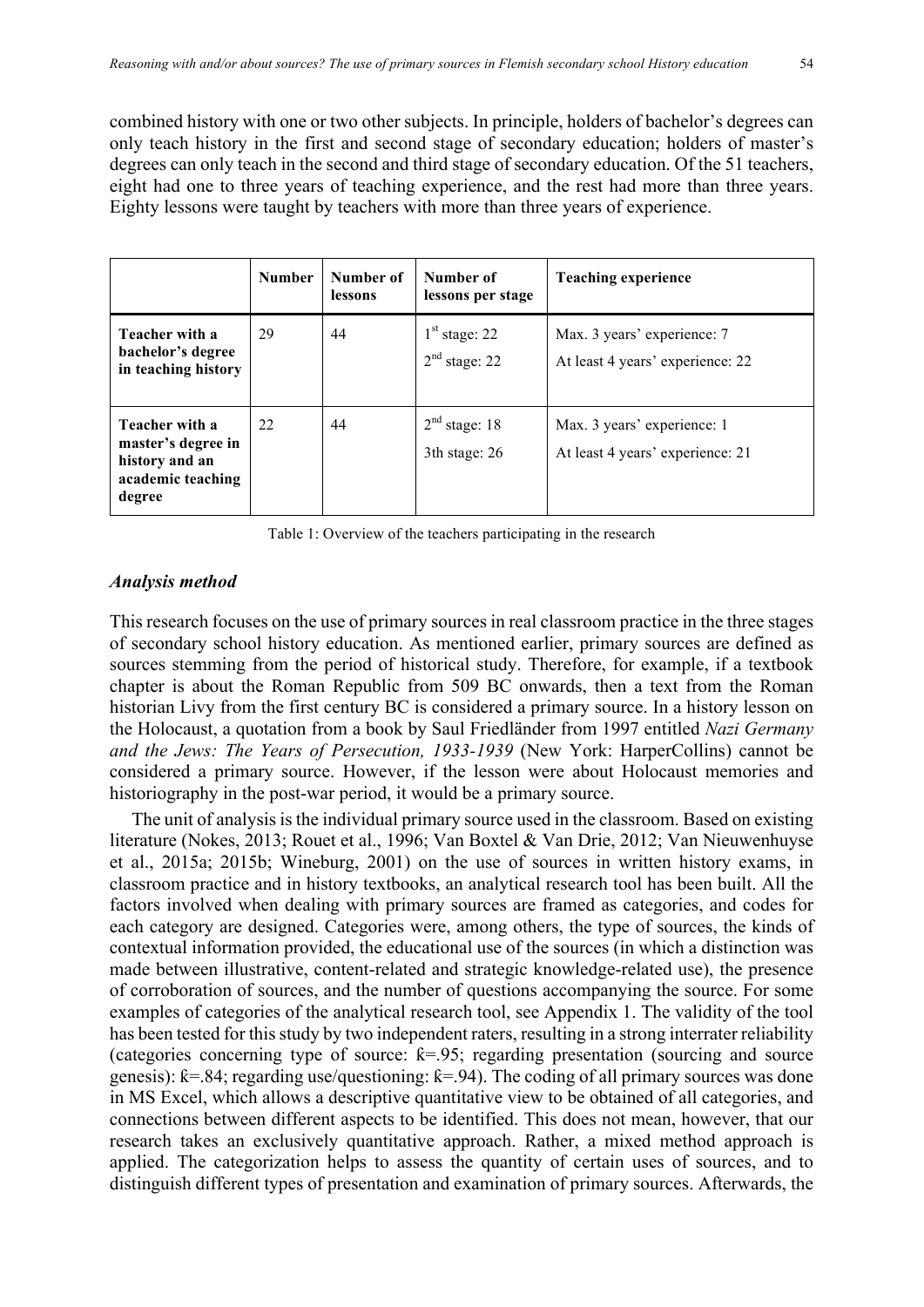contextualization and use of sources are further analyzed in a qualitative way. Within each category, a more detailed qualitative analysis is done, allowing to distinguish subcategories, for instance regarding the specific ways in which reasoning about sources is stimulated.

### **Research results**

In what follows, we firstly present the number of primary sources (as well as their nature) occurring in the lessons. Afterwards, and most importantly, the results concerning the educational use of sources, including the attention paid to sourcing, contextualization and corroboration, are addressed.

#### *Presence and nature of primary sources*

Judging from the classroom observations examined in this research, working with sources is a common practice in Flemish history classes. 322 primary sources were present in the 88 classroom observations. The number of primary sources found in the lessons varied. In 22 lessons, no primary sources occurred. In 17 lessons, one primary source was found. In one lesson, no fewer than 22 primary sources were included (for an overview, see Appendix 2). The average number of primary sources present in the 88 classroom observations was 3.65. It is noticeable that the average per stage increases. At the same time, the average time spent on dealing with each source decreases, especially in the third stage.

| <b>Stage</b> | Number of<br>lessons | Number of<br>primary sources | Average number of<br>primary sources per<br>lesson | Average time spent per<br>primary source |
|--------------|----------------------|------------------------------|----------------------------------------------------|------------------------------------------|
|              | 22                   | 41                           | 1.8                                                | 2 minutes 51 seconds                     |
|              | 40                   | 149                          | 3.7                                                | 2 minutes 46 seconds                     |
| 3            | 26                   | 132                          |                                                    | 1 minute 58 seconds                      |
| Total        | 88                   | 322                          | 3.65                                               | 2 minutes 27 seconds                     |

Table 2: Number of primary sources and time spent on them, per stage

A difference was also found according to the level of education of the teachers. Teachers with a bachelor's degree used an average of 2.8 primary sources per lesson; teachers with a master's degree used an average of 4.4 primary sources per lesson.

Looking at the kind of primary sources that are used, the preponderance of visual sources is striking. No less than 71% of all primary sources (230 out of 322) were visual sources, such as photographs, paintings, drawings, (photographs of) statues, sculptures, pieces of art, and artifacts; 24% (78 out of 322) were textual sources, including excerpts from treaties, speeches, diaries, chronicles, and newspaper articles; and 5% (14 out of 322) consisted of a combination of textual and visual aspects, such as cartoons and (propaganda) posters.

The proportion between visual and textual sources in the first stage was different from that in the second and third stage. In the first stage the proportion was 1/6 textual sources versus 5/6 visual sources, while in the second and third stage it was 1/4 textual sources versus 3/4 textual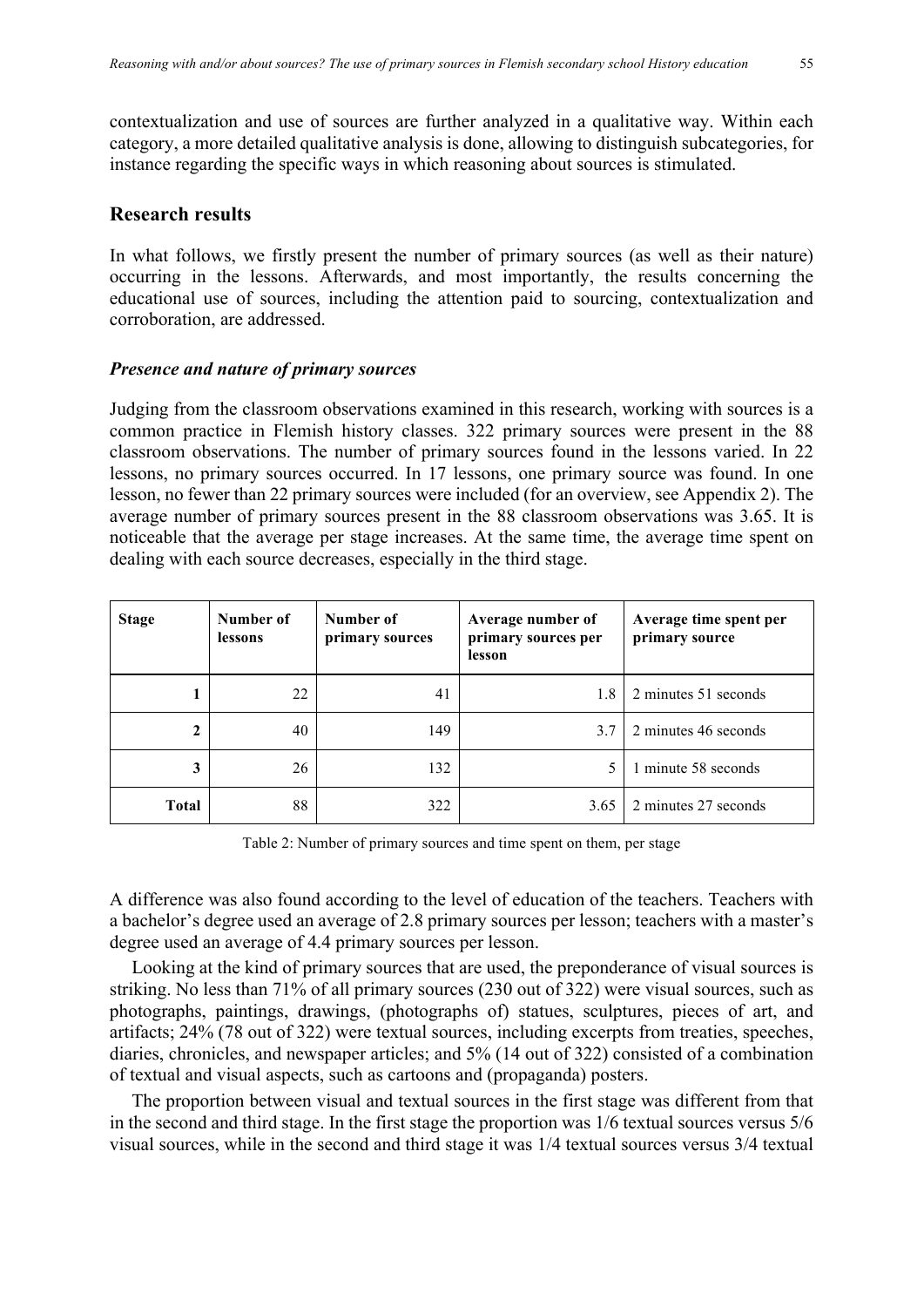sources. This difference is partly explained by the fact that the first year of the first stage  $(7<sup>th</sup>$ grade) deals with prehistory, a period in which textual sources did not exist.

#### *Educational use of primary sources*

Primary sources were used in different ways. Before addressing the details of how they were used, it is worth examining who engaged with the sources in an active manner: the students or the teachers. Of all 322 primary sources analyzed in this research, 206 (64%) were accompanied by questions for the students, while 116 (36%) were not. This means that students were actively engaged in working with approximately two-thirds of all primary sources. In the other third, it was the teacher who explained about the primary source her/himself. This overall number hides important differences per stage. The number of primary sources accompanied by questions decreases considerably from 83% in the first stage to 66% in the second stage and 56% in the third stage.

In general, teachers tended to use a Socratic dialogue technique when examining sources, sometimes combined with an element of group or individual work. Primary sources were almost never corroborated. Only 10 of the 322 primary sources (3%) present in this research, were corroborated. An example of corroboration concerns the comparison of three medieval chronicles, providing different explanations for why the Frankish army under the guidance of Charles Martel defeated the Arab army at Poitiers in 732. Students were asked to critically compare the sources, to look for differences, and to explain them, taking into account the author of the source and when it was produced (the distance in time between the historical event, and the written account). Sometimes, sources were examined in combination with others, but without corroborating them. One example is when students were asked to deduce several consequences of the industrialization in the 19<sup>th</sup> century for the working class, from a set of different sources such as newspaper articles and photographs. The sources were examined together, but students were not asked to critically compare the sources with each other, and hence to corroborate them.

Regarding the educational use of primary sources, three main categories were distinguished during the research. Each of these will be further analyzed.

|                | Use of sources      |                                                                       |                                                                      |              |
|----------------|---------------------|-----------------------------------------------------------------------|----------------------------------------------------------------------|--------------|
| <b>Stage</b>   | <b>Illustrative</b> | <b>Fostering substantive</b><br>knowledge (reasoning with<br>sources) | <b>Fostering strategic</b><br>knowledge (reasoning<br>about sources) | <b>Total</b> |
| 1              | 3                   | 19                                                                    | 19                                                                   | 41           |
| $\overline{2}$ | 40                  | 81                                                                    | 28                                                                   | 149          |
| 3              | 24                  | 78                                                                    | 30                                                                   | 132          |
| <b>Total</b>   | 67                  | 178                                                                   | 77                                                                   | 322          |

Table 3: The use of primary sources, per stage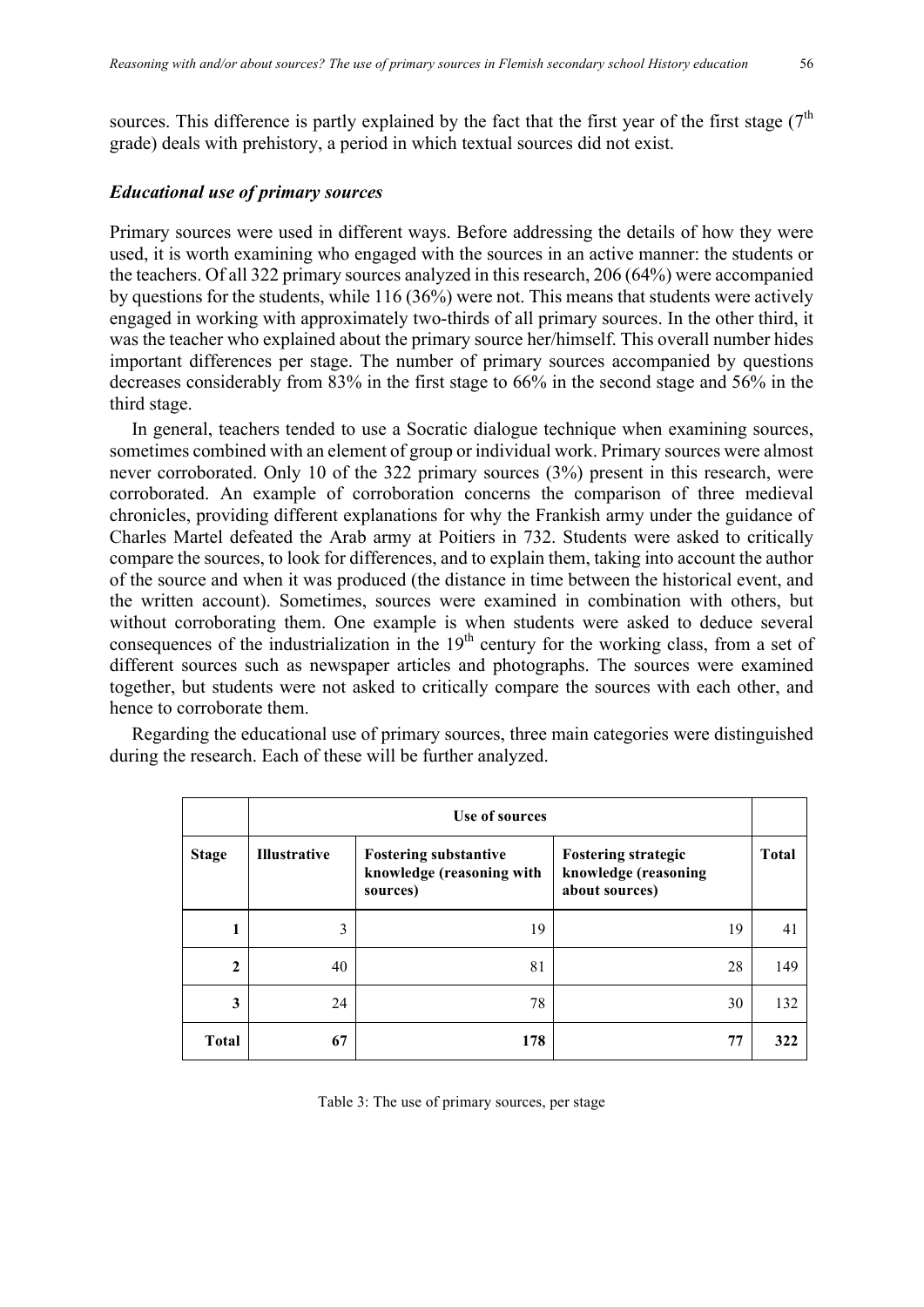#### *Illustrative use of primary sources*

Overall, 67 out of 322 primary sources (21%) were used as an illustration. Unsurprisingly, perhaps, of these 67 sources, 61 were visual, such as a picture of a Linear B clay tablet, a prehistoric battle axe, a statue of Confucius, a painting of Francisco Pizarro, a statue of Leopold I, the first king of Belgium, a photograph of a British Spitfire fighter aircraft during the Second World War, etc. These sources merely served as an illustration accompanying an explanation of the teacher. They were not accompanied by questions, or explained or analyzed by the teacher.

About two-thirds of the primary sources belonging to this category were not accompanied by any sourcing or contextualization information. In a number of sources, this was due to the fact that the author, the date and the place where the source was produced were not known, for instance in the case of a prehistoric artefact. For other sources, this information was known, but was not mentioned. This especially applied to photographs. It is striking that the name of the photographer was almost never mentioned; the date was sometimes mentioned. This might lead students to the idea that photos neatly and objectively reflect a past reality, rather than considering them as a subjective representation of an author, taking a picture from a specific viewpoint, at a certain time, with a specific intention, and to be published in a specific medium.

In the first stage, only 3 of the 41 (7%) primary sources were purely used as illustrations. Along with the increasing average number of primary sources per lesson throughout the stages, the number of sources, in terms of percentages, used as illustrations also increased. In the second stage, it increased to 27%, while in the third stage it was 18%.

#### *Fostering substantive knowledge*

In general, just over half of all primary sources (55%) were used solely to foster students' substantive historical knowledge, i.e. to reason *with* sources. Substantive questioning of sources was heavily geared towards an understanding of the event itself. An excerpt from the decrees of the Council of Trent (1545-1563) was mainly examined for its content: 'What were the conclusions of the Council?' A cartoon picturing the countries taking part in the London Conference of November 1830 discussing Belgian independence was accompanied by questions such as: 'Who is making the decisions during the conference? Why are Belgium and the Netherlands in chains? How can you explain each country's viewpoint on Belgian independence?' Sometimes, the questions accompanying sources also addressed aspects of continuity and change, or cause and consequence, described by Seixas and Peck (2004) as two key aspects of historical thinking. Examples here included the analysis of a print of a turnplow (asking about the changes it caused in agriculture), or a cartoon of Lenin sweeping the world clean and removing the nobility and bourgeoisie (asking about the causes of Lenin's actions, and their consequences).

Of the primary sources solely used to 'reason with', 27% were not provided with any context. 52% were accompanied by very basic source information, which would not encourage in-depth examination. This basic source information meant that, for example, the name of the author was given without any further explanation, or the date without any description of specific societal circumstances. An example of very basic source information was found in a lesson for the  $12<sup>th</sup>$ grade on 'Belgium, a small country in a world war (1940-1944)'. The teacher presented a print by Arthur Szyk depicting German soldiers wearing a swastika armband around their right arm, and stealing food from the local population during the Second World War, and asked the following questions: 'What does the print represent? What kind of goods are they stealing?' These questions concentrated on the content of the print, and did not relate what was represented to the author's perspective, for instance. Nor did the teacher ask the students to deduce from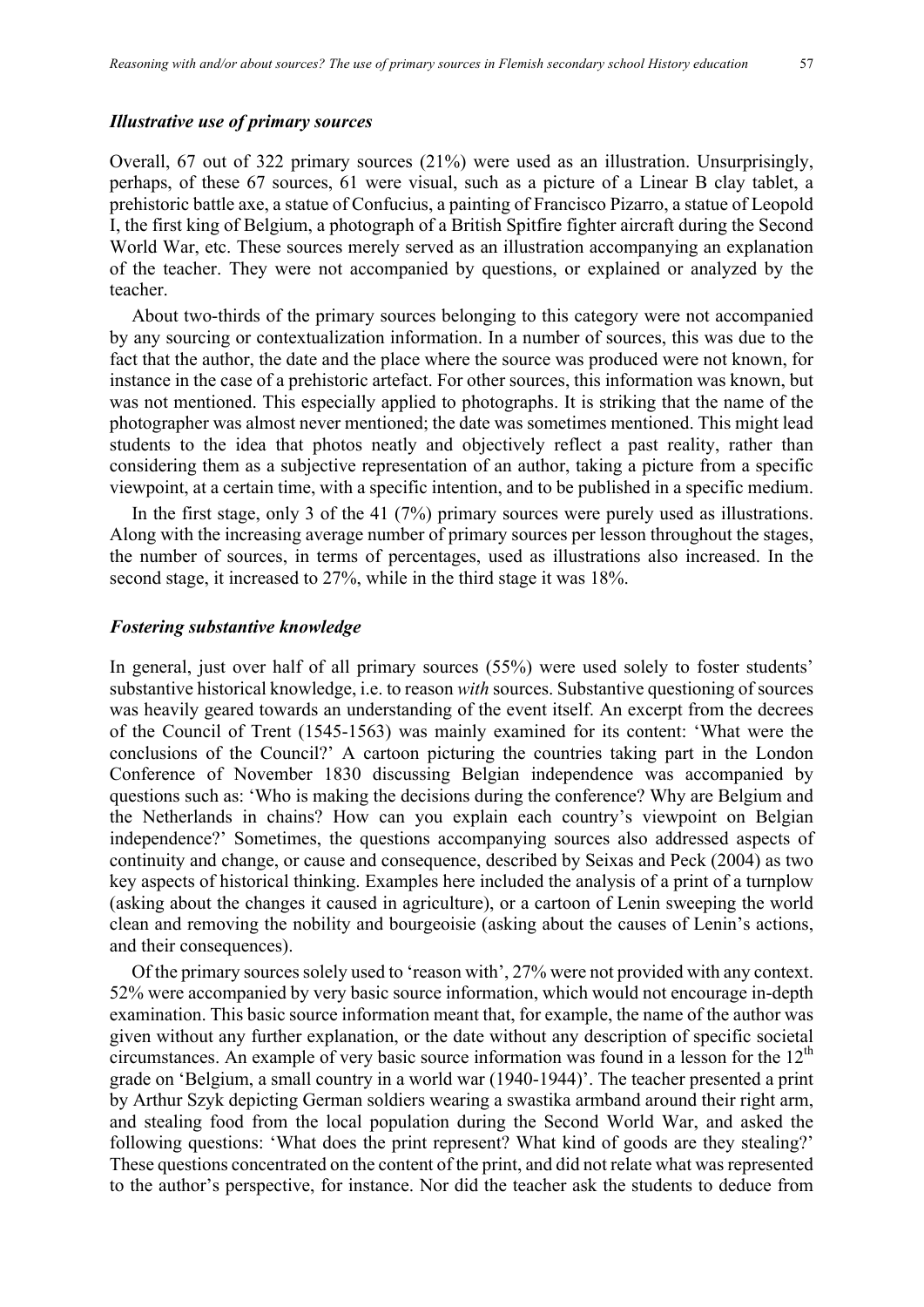the print who the author could have been, or what views he might have held. This would have been very interesting, since Arthur Szyk was a Polish Jew who worked as a graphic artist, book illustrator, stage designer and caricaturist in Poland and France, and then moved to England in 1937 and to the United States in 1940. His work was characterized by strong social and political engagement. Another example was found in questions related to the headline of the American newspaper *Chicago American* of February 25, 1935, which ran as follows: 'Six million perish in Soviet famine'. The questions focused on the famine (in the Ukraine). The source of this article, the *Chicago American*, was not analyzed. This can be considered a missed opportunity, since this newspaper was an American one, and moreover, was known for its aggressive reporting. Both factors undoubtedly influenced the representation of contemporary conditions in (parts of) the Soviet Union, but this was ignored by the teacher. Such practice entails the risk, similar to what was mentioned earlier in relation to the illustrative use of photos and similar material, that students might start to consider sources as exact mirrors of the past, instead of as subjective representations that need to be critically assessed.

The lack of context information and information about the genesis of a source also hinders in-depth examination. By genesis information is meant information about the specific circumstances in which the source was shaped, for instance the concrete event as a result of which a cartoon was drawn, or the particular political and economic circumstances in which a letter was written or a speech prepared. A characteristic example is that of the Truman Doctrine, as disclosed in a speech to Congress by American President Truman on March 12, 1947. The  $12<sup>th</sup>$  grade teacher discussing an excerpt from this speech limited his source information to the above-mentioned facts. The specific context in which Truman gave his speech was neglected, although it is important in order to fully understand and accurately analyze the speech. In February 1947, the British government had ceased helping Greece and Turkey, due to a financial crisis. Military and economic help, however, was considered necessary in the West, since communism was gaining strength in Greece, and Turkey was exposed to Soviet Russian pressure. American Secretary of State for Foreign Affairs Dean Acheson feared that, if Greece and/or Turkey chose communism, more countries would follow. The American government therefore planned to take over the British role. President Truman asked Congress to approve a budget of 400 million dollars for military and economic aid to both countries. This context makes it clear that Truman's speech was not just a speech, but included an important request, which Congress had to approve. He therefore needed to convince them, and used rhetorical strategies to do so. Without this context, however, it is difficult for a teacher to examine those strategies, for example. In the actual lesson in which the Truman speech was used, and no genesis context was provided, the examination of the source was indeed limited to its content: for example, the teacher asked which two ways of life Truman described in his speech, and which task he reserved for the United States of America.

One-fifth (21%) of the primary sources that are solely used to foster students' substantive historical knowledge were accompanied with genesis information. In the use and examination of those sources, however, nothing was done with this information. For example, one teacher dealt with propaganda in the early years of the Soviet Union under Lenin at great length. Afterwards the teacher showed a propaganda poster from 1922, yet only asked the students what they saw. The teacher did not encourage any reasoning about the specific propaganda character of the poster.

The number of sources used solely to foster students' substantive historical knowledge, in terms of percentage, tended to increase throughout the stages. In the first stage, 46% of all primary sources were used to foster substantive knowledge, in the second stage 49%, and in the third stage 59%. This development was accompanied to a certain extent with a decrease in the provision of source and context information with the primary sources. While 95% of all primary sources were contextualized in the first stage, in the second stage this number decreased to 53%.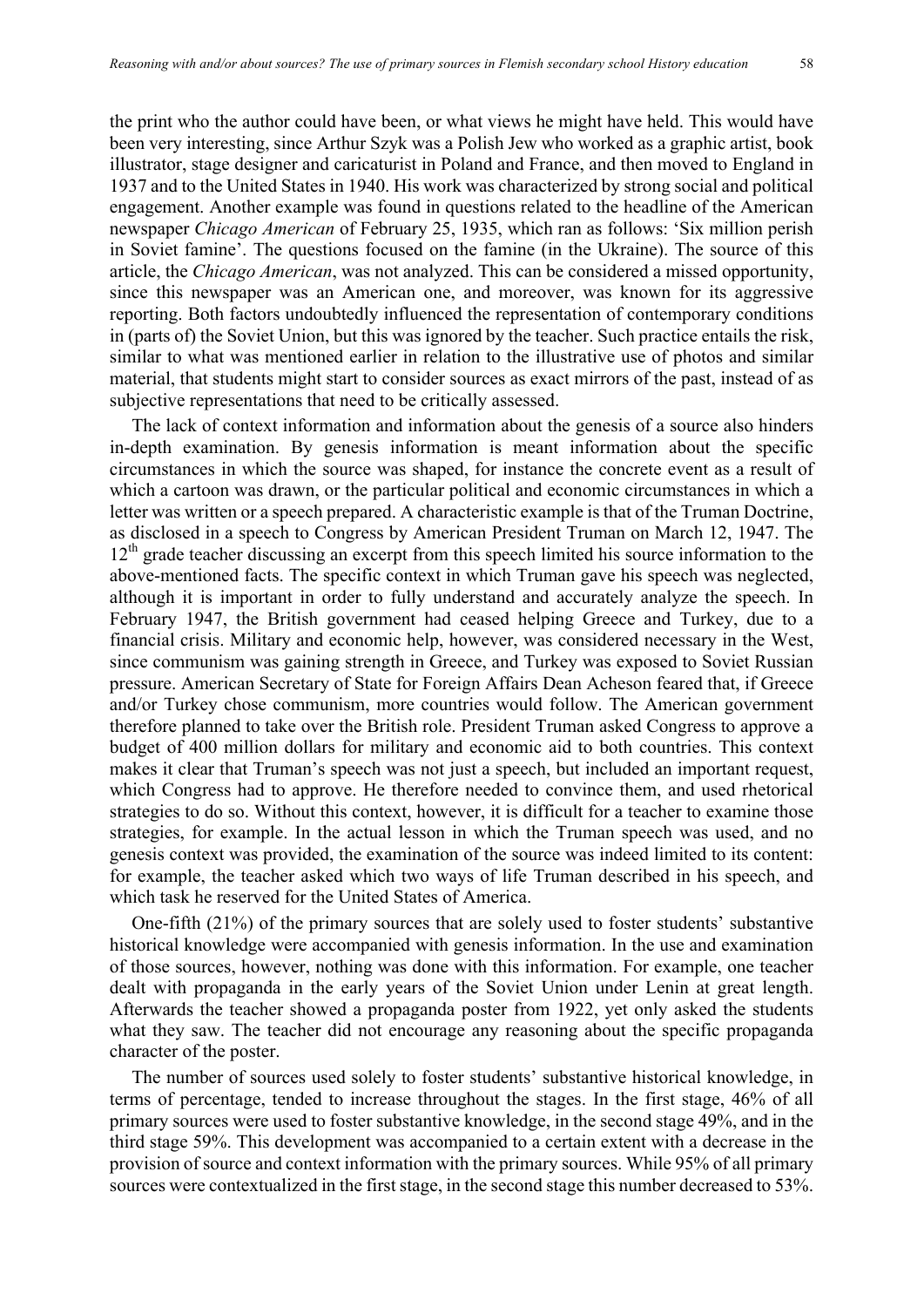In the third stage, 70% of all primary sources were accompanied with some source and context information. As mentioned earlier, in many cases, the information was very basic. This seemed to hinder not only in-depth examination of the source, but also reasoning about the source.

#### *Fostering strategic knowledge (including substantive knowledge)*

In our analysis, three different ways of stimulating students' reasoning about sources come to the fore: (1) teachers draw attention to the reliability and impartiality of primary sources; (2) they pay attention to the analysis of the author's perspective; and (3) they instill reflection on the significance and effects of a primary source. Below, these three subcategories are analyzed in more detail.

|              | <b>Strategic use of sources</b>                     |                                          |                                              |              |
|--------------|-----------------------------------------------------|------------------------------------------|----------------------------------------------|--------------|
| <b>Stage</b> | <b>Examining</b><br>reliability and<br>impartiality | <b>Examining author's</b><br>perspective | <b>Examining significance</b><br>and effects | <b>Total</b> |
| 1            | 12                                                  | 5                                        | 2                                            | 19           |
| 2            | 16                                                  |                                          | 6                                            | 29           |
| 3            | 2                                                   | 11                                       | 16                                           | 29           |
| <b>Total</b> | 30                                                  | 23                                       | 24                                           | 77           |

Table 4: Subcategories in the strategic use of primary sources, per stage

Thirty of the 322 sources (9%) were examined using the fixed set of questions relating to the historical method as presented in history textbooks, aimed at determining whether a primary source is reliable and impartial. A good example of the application of this set of questions was found in a lesson on Charlemagne, in which excerpts were analyzed from Einhard's *Vita Karoli Magni* and from the Chronicles of the Abbey of Lorsch, by an anonymous author. Both excerpts addressed the coronation of Charlemagne, and were accompanied by some source and context information, which served as a basis for further analysis. Questions are asked about whether the author was an eye-witness of the events he described, whether he was objective or subjective, and hence whether the information was reliable or not. The conclusions were that Einhard was an eye-witness, but since he was Charlemagne's counsellor, he was subjective, so this source was not to be fully trusted. The anonymous author of the other source was not an eye-witness. He was probably a monk, but since no other information was available, the objectivity and trustworthiness of the source could not be fully judged. While the questions and the conclusions were of course legitimate and very interesting, they should, however, not have been treated as the end point of the analysis, but only as the beginning. Questions could and should have also been asked about what one could learn from the sources, what their significance was in building an account of the life of Charlemagne, and how to explain the different accounts of the authors. Furthermore, it should always be taken into account that the reliability of a source is related to the specific questions one asks.

Reasoning about sources was only initiated in the application of the fixed set of questions relating to the historical method; in the second subcategory, however, the strategic use of sources was more elaborate. 23 of the 322 primary sources (7%) were used to draw students'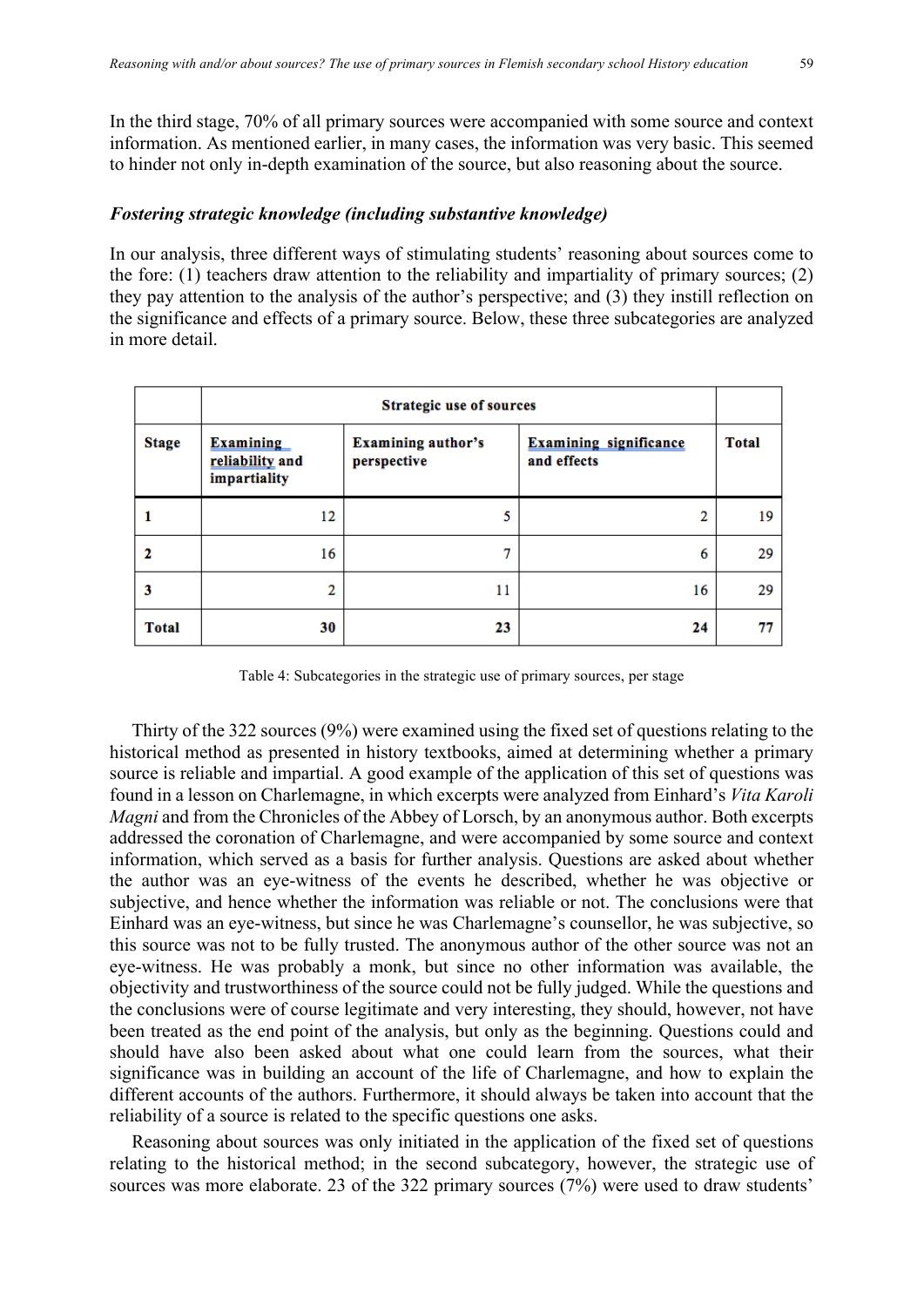attention to the fact that sources have an author who gave shape to the source with a certain intention, and/or an audience for whom the source was meant. This encouraged students to analyze and interpret the source from this perspective, instead of treating it as an objective account and a mere mirror of a past event, or limiting the analysis to the conclusion of subjectivity. Most of the primary sources used in this respect were accompanied with some source and context information. The amount of information varied. Several sources came with extensive source and context information. At other times, only a small amount of information was provided, because students were being asked to think about it themselves. An example was the group of questions accompanying a set of three primary sources about Charles Martel and the Battle of Poitiers (732), which was mentioned earlier as an example of corroboration. All sources were accompanied by some source and context information, involved in the further examination. For each of the corroborated sources – two Christian chronicles and one Arabic source – students were asked who the author was, and how and why this influenced the representation of Charles Martel and the Arabs. The same applied to a series of questions accompanying a print of the Catholic Inquisition torturing people accused of heresy. The teacher drew students' attention to the author of the print, a Protestant, and asked the students to reflect on the implications of this finding. Why would he have made this print, with what intention, and how would this have influenced the representation of the Inquisition? In this example, the source information was built upon to elaborate on the author's perspective and its influence on the specific representation. Similar questions guided an excerpt from a report by Willem Bosman, a slave trader and leading figure in the Dutch West Indian Company in the  $17<sup>th</sup>$  century. In his report, he pictured black people as 'sly, villainous, deceptive, and only rarely trustworthy'. According to Bosman, they were 'villains, born and bred, slow, lazy and workshy'; he also characterized them as 'very carefree and dumb'. The teacher asked students to analyze this excerpt, keeping the author's position and intentions in mind (justifying the slave trade), hence at the same time fostering students' contextual historical empathy (Ashby & Lee, 1987). The teacher asked students to explain why Bosman described black people in this way, taking the specific historical context into account (the lucrative slave trade).

While analyzing the author's perspective, teachers sometimes also drew specific attention to the language an author used in the source. In the analysis of an excerpt from speeches by the fascist leaders Mussolini in Italy and Hitler in Germany, a teacher referred to the theories of the Jewish-German professor of linguistics Victor Klemperer, drawing students' attention to the fact that fascists attributed a negative connotation to democracy and a positive one to authoritarian regimes through their use of words. This teacher also analyzed the word 'fanatical' with his students, and showed them how the Nazis attributed positive significance to it. Such questions or observations, however, were exceptional. The language and rhetoric used in a text (whether a speech or another kind of textual source) were almost never the object of examination.

A third way to foster students' strategic knowledge through the use of primary sources, consists of having them reflect on the significance and effects of a source for/on the audience. This use occurred with 24 of the 322 primary sources, or 8%. Reflections on significance for and effects on an audience were mostly raised for visual sources, and photos in particular, drawing students' attention to the propaganda character of the sources, such as photos of poor and starving families in the Soviet Union, published in the Western world, or a painting (1801- 1805) by Jacques-Louis David, depicting Napoleon Bonaparte sitting on a horse at the Saint-Bernard Pass (also known as *Napoleon Crossing the Alps*). In the examination of these sources, the broader societal context was included. In a few cases, students were also asked about the significance and effects of texts on an audience. This was the case, for instance, for extracts from Vergil's *Aeneid*, and a speech by Hitler during the Nuremberg rally of 1937.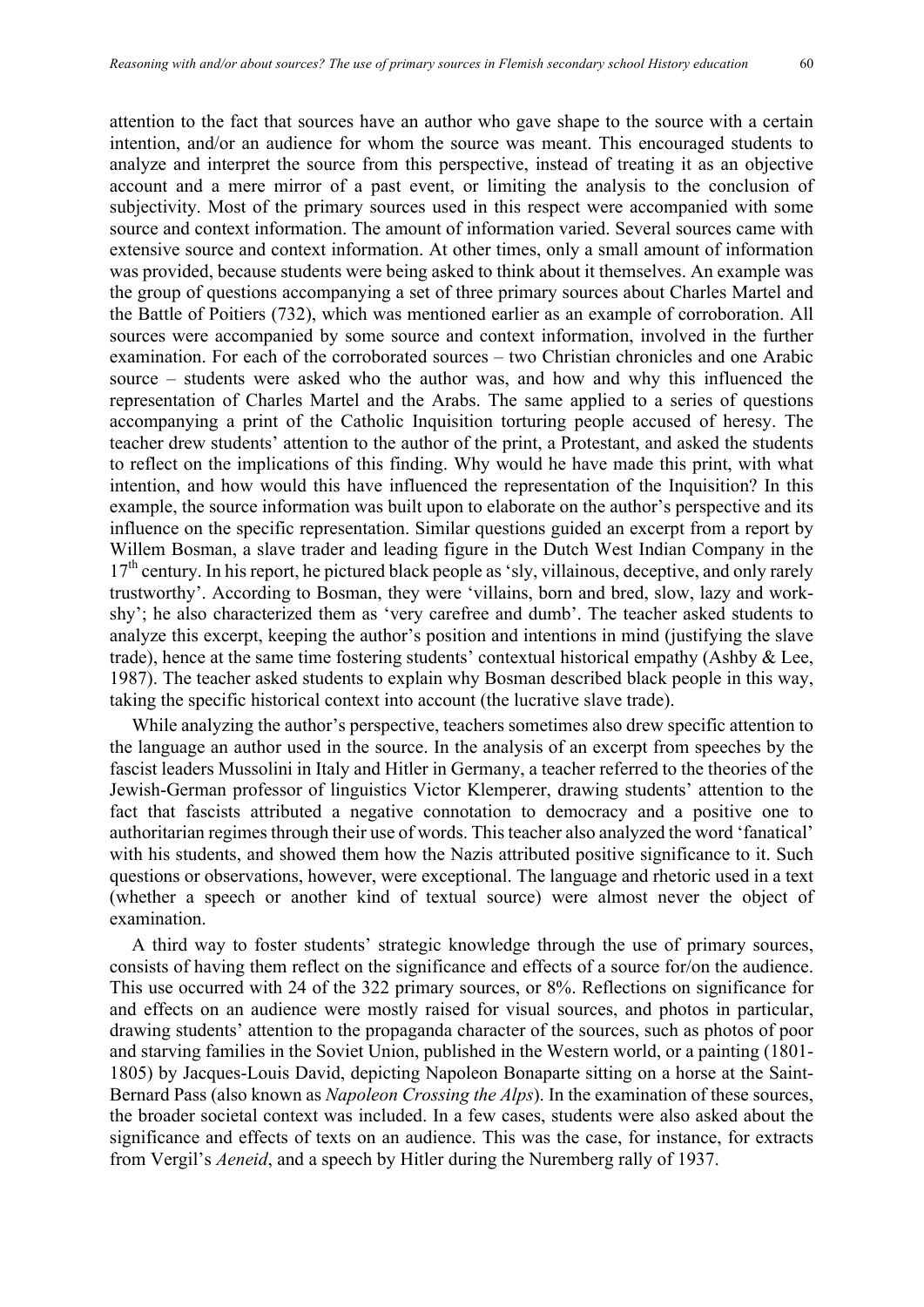Looking in general at the sources through which students' strategic knowledge was fostered, it can be noted that seventeen out of the 51 teachers used primary sources to reason about sources. Ten of these had a bachelor's degree and seven had a master's degree. All of them had at least three years of teaching experience. Taking into account the balance between teachers with a bachelor's and a master's degree (29 to 22), it seems as if the level of training did not generate a clear effect. Furthermore, differences throughout the stages occurred. It was notable that the analysis of the reliability and impartiality of sources through the application of the fixed set of questions of the historical method especially occurred in the first and second stages. In the first stage, 29% of all primary sources were used in this way. This seems logical, as it is in the first stage that the historical method needs to be taught to students, and is required by the standards. While in the second stage, some attention is still paid to this method (11% of all sources were used in this way), in the third stage, this disappears almost completely (1.5%), yet it is not really replaced by other questions oriented towards reasoning about sources.

#### **Conclusion and discussion**

This research investigated, for the three stages of secondary school history education in Flanders, the educational use of primary sources. More specifically, it examined whether they are used to encourage reasoning *with* or *about* sources. It included the examination of the kind of primary sources that are used (visual versus textual), the source and context information accompanying sources, and the extent of corroboration. Eighty-eight classroom observations, involving 51 teachers and including 322 primary sources, were analyzed. A first finding is that primary sources played an important part in the 88 classroom observations. This clearly reflects the importance the Flemish history standards attribute to the use of sources and the prominence of sources in history textbooks, and also reflects developments in history education in other countries. The vast majority of primary sources present in the 88 lessons were visual, which confirms Kleppe's finding (2010) for Dutch history textbooks. Looking at the differences between stages, it is notable that in the first stage, significantly fewer primary sources were included in the lessons, on average, than the second and third stage. On the other hand, this stage involved comparatively more visual sources, which can be related to the fact that in the  $7<sup>th</sup>$  grade prehistory is addressed, a period in which textual sources did not exist. Another explanation might perhaps be found in the perception by teachers of young students' learning capacities. Teachers might consider visual sources to be easier to deal with for younger students than textual sources. The standards do not give any indication about this, however.

Regarding the educational use of sources, the analysis shows that, overall, 21% of all primary sources were used for illustration, 55% for reasoning with sources and hence fostering students' substantive knowledge, and 24% to foster students' strategic knowledge. This finding roughly parallels previous history educational research in Flanders, in which it was found that 70% of the teachers paid attention in their examination of sources to the interpretative and constructed nature of historical knowledge, and hence to reasoning about sources (Van Nieuwenhuyse et al. 2015a). In comparison with other international research, the finding that a quarter of all primary sources were used to stimulate reasoning about sources, is nevertheless remarkable, since it constitutes a comparatively high number. Bertram (2008) and Nokes (2010) for instance conclude that the fostering of strategic knowledge is not integrated in many classrooms. In our research, however, at least one-third of all teachers (17 out of 51) did include reasoning about sources in the use of at least one primary source. Furthermore, our research did not include the analysis of the use of secondary sources. This means that the number of teachers who also encourage reasoning about sources in general could even be higher. In line with earlier international research (McCrum, 2013; Seixas, 1998; van Hover & Yeager, 2003a; 2003b; 2007), it was found that teachers with a maximum of three years of teaching experience and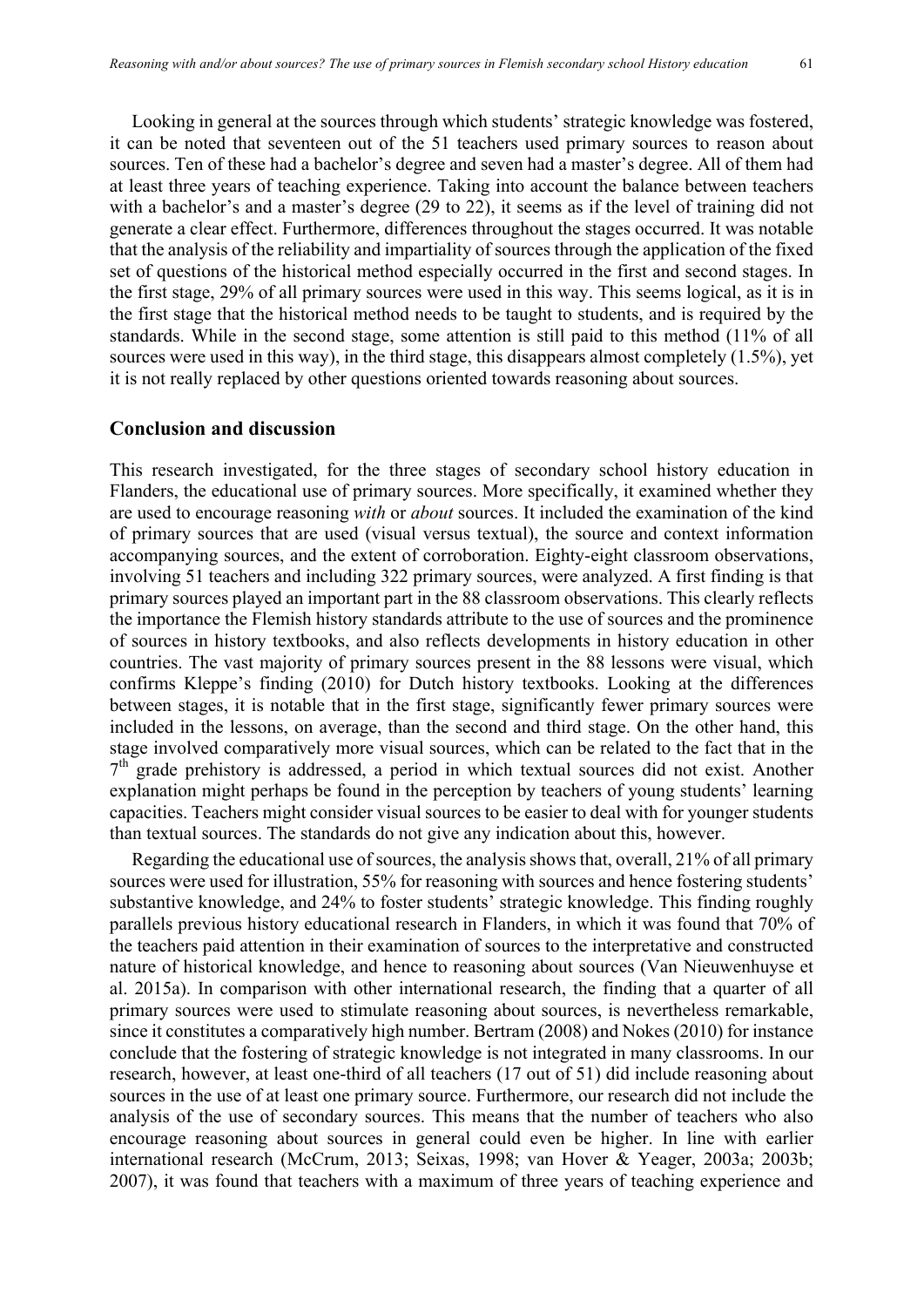hence still in the early stages of teaching, did not engage with the constructed nature of history and with reasoning about sources. They used primary sources especially to impart contentrelated substantive knowledge to students.

How can we explain the comparatively significant amount of attention given by Flemish history teachers to reasoning about sources, and hence to revealing the constructed nature of historical knowledge? The Flemish history standards do encourage the use of sources, albeit not in a very disciplinary way. In the first stage, for instance, they encourage the application of the historical method, without elaborating on that very much, while in the second and third stage, students are supposed to build upon this, while dealing with sources in a more self-reliant way. The rather vague character of the standards' guidelines is also reflected with respect to the notion of corroboration, for instance. The standards only mention this in terms of 'students should be able to compare information', but do not further elaborate on this notion. This coincides with our finding that corroboration of sources was almost completely absent from our data set. A similar observation can be made about the strategies of sourcing and contextualization, which are not explicitly mentioned in the standards. We found that two-thirds of all primary sources were provided with some source information. Most of this 'sourcing' information, however, appeared to be very basic, and lacked sufficient explanation. Information about the genesis of sources was provided in around 20% of all primary sources in each stage. The standards' failure to make an explicit connection between source and context information on the one hand and educational use on the other hand is clearly reflected in our research. In the analysis of sources, the source and context information is in many cases not related to the critical analysis of the source. This often results in a use of the source, merely as an illustration, or limited to reason with. On the other hand, the finding remains that a significant amount of attention is given by Flemish history teachers to reasoning about sources. This shows that several history teachers in Flanders are acquainted with the constructed nature of historical knowledge, and apparently consider it important to at least occasionally touch upon it in their classroom practice. They might be encouraged, in doing so, by history teachers' continuing professional development initiatives in Flanders. For during the last decade, many of these initiatives have paid a lot of attention to concrete teaching strategies oriented towards fostering students' strategic knowledge.

The above-mentioned practices relating to sourcing, contextualization and educational use of sources do not just reflect the standards. The influence of history textbooks can be discerned here as well. For, as mentioned earlier, Flemish textbooks offer many sources and accompanying questions, yet they often only provide some basic source information (mostly author and date), and do not further contextualize them. Most of the questions are purely content-related and hence oriented towards reasoning with sources. Such questions are certainly legitimate, but, as scholars in the field of history education emphasize, it is also important to pay attention to the source itself, and what it does or does not do – in short to also reason about sources (VanSledright & Limón, 2006). In order to develop a criterialist stance (Maggioni et al., 2009; Maggioni, 2010), students need to understand that sources are never a mirror of the past, are always biased, are not a collection of facts, and never provide a complete and objective account of a past event. In this respect, it is absolutely necessary to include the source and context information in the analysis and examination of the source, either by providing this information in advance or by including it in reflective questions addressing its influence on the representation of the source. For the most part, however, Flemish history textbooks tend to cling to realist approaches of historical practice rather than perspectivist ones.

Regarding the educational use of primary sources, we found several differences between the three stages of secondary education, especially between the first stage and the two other. Firstly, fewer primary sources occur in the first stage; secondly, the average time spent on them in the lesson is higher; thirdly, students are more actively engaged in analyzing them, meaning that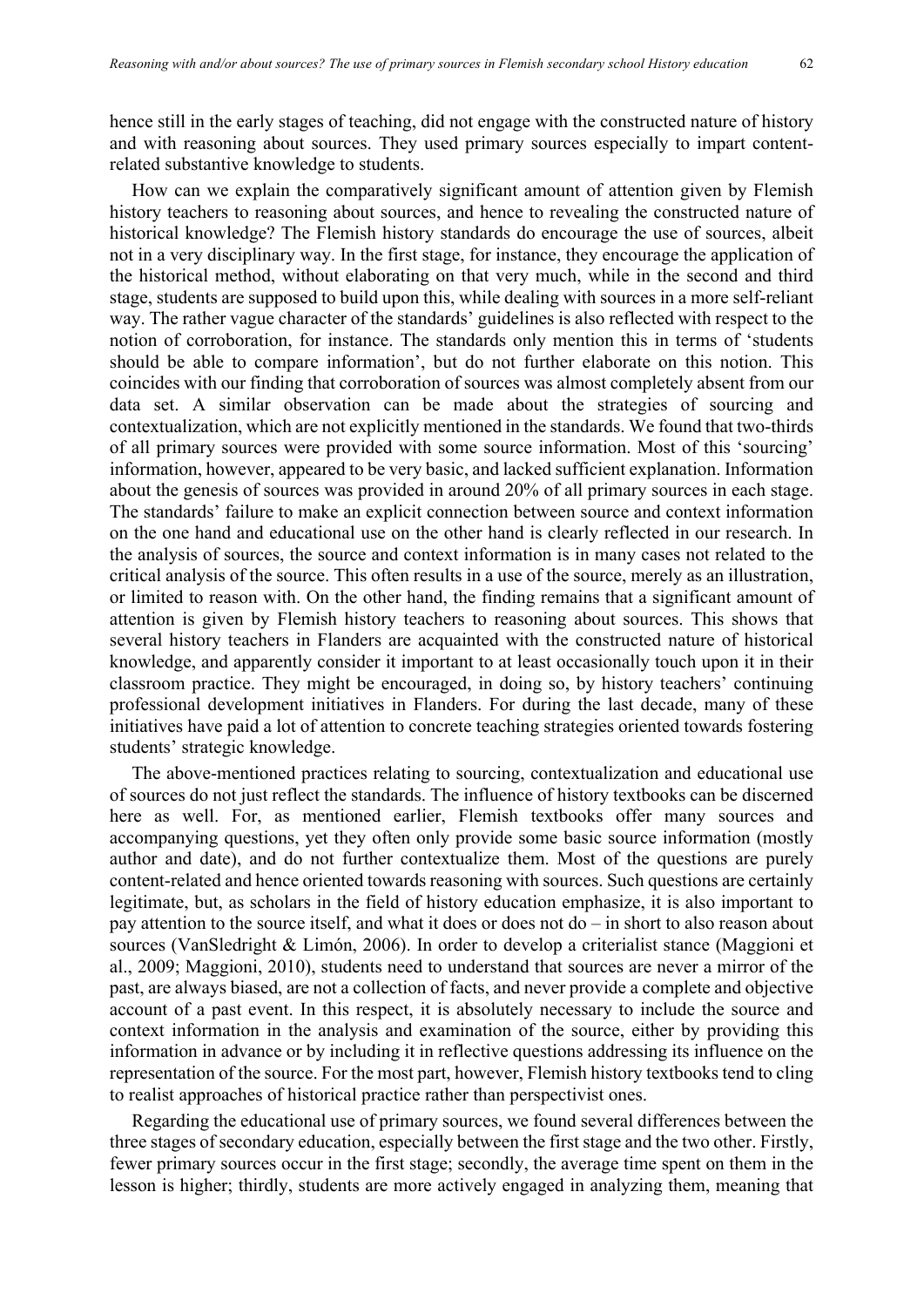sources are more accompanied by questions, in the first stage; fourthly, compared with each other in terms of percentages, sources are used more to foster students' strategic knowledge in the first stage. The examination of the reliability and impartiality of primary sources especially occurs in the first stage, in line with the Flemish history standards, requiring that teachers teach the students to apply the historical method, via a set of specific questions. In this respect, it needs to be noted that history is not treated as a separate subject until secondary education in Flanders. In primary education, it is part of a larger subject called 'world orientation', to which other disciplines such as geography and biology belong too. The use of sources is hence only addressed in general terms here: pupils must be able to consult sources according to their level. They should also be able to distinguish fact from opinion. As a result, only from the first stage of secondary education on can a profound instructional process of learning how to deal with primary sources in history be developed. In order to do this, teachers select a small number of primary sources, which they subsequently explore and investigate extensively, together with their students. The focus in the first stage really is on whether a primary source is reliable and impartial. Questions seldom go beyond those notions.

One might perhaps have expected that reasoning about sources would have been elaborated on and taught more extensively in the subsequent second and third stages, especially since from the second stage onwards, teachers might have (second stage) and certainly have (third stage) a master's degree in history. A master's degree is of course not conclusive evidence of superior competence, but on the other hand it signifies teachers who are more likely to be acquainted with historical research and the use of sources. However, such further elaboration of and attention to reasoning about sources occurs only rarely. The analysis shows an increase in the number of primary sources present in the lessons, but a decrease in reasoning about sources: from 46% of all sources in the first stage, to 19% in the second and 23% in the third stage. Given the finding that in the second, and certainly in the third stage, more sources are used, but less time is spent on them, and less questions are asked about them, it seems as if, contrary to the standards' requirements, history education becomes more teacher-centered instead of student-centered (and stimulating self-reliance). This can be connected to the intention of many Flemish history teachers, especially of those holding a master's degree and hence teaching in the second and third stage, to pursue a 'complete' overview of history in terms of historical content. Although the standards do not prescribe this, Flemish history teachers indeed nevertheless tend to give priority to providing such a 'complete' historical overview as it is presented in most textbooks. For, even though the time periods to be treated grow shorter from the first to the third stage, the textbooks become significantly more extensive. Teachers aiming to treat the complete textbook and fostering students' substantive knowledge, hence lack time to reason intensively about sources and foster students' strategic knowledge.

Another possible explanation, apart from the vagueness of the history standards with regard to reasoning about sources, might be that teachers have the idea that students have already learnt how to deal with sources in the first stage. Teachers perhaps assume (as the example of the propaganda poster from 1922 might indicate) that students automatically reason about a source they are provided with, and therefore spend much less time on analyzing them, and do not explicitly examine them in a strategic way. Thus they may be convinced that they can focus on content through an almost exclusively substantive use of a larger number of primary sources. Then again, by contrast, some teachers may assume that the acquisition of strategic knowledge, beyond determining whether a source is reliable and impartial, is too difficult for students (Moisan, 2010), and this perception may explain why they avoid addressing this area in the history class. However, existing research does not support these assumptions. On the one hand, research shows that a sustained effort is required to bring students to a criterialist stance in which they go beyond their naïve ideas of sources as mirrors of the past, and start considering them as interpretations that need to be critically analyzed (Nokes, 2010; 2011). On the other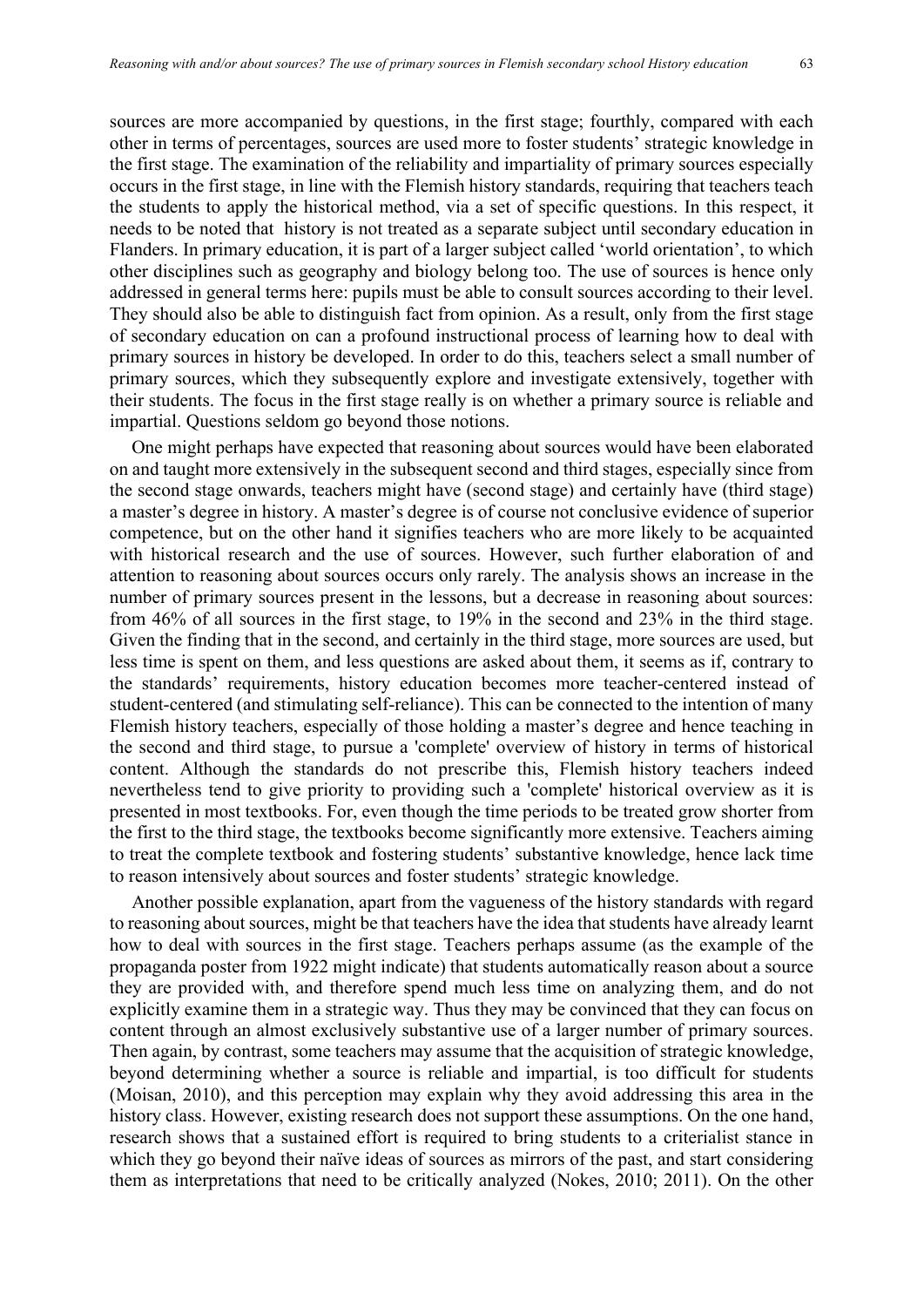hand, research shows that such perseverance can indeed bring students to a criterialist stance (Britt & Aglinskas, 2002; De La Paz, 2005; Nokes at al., 2007; Nokes, 2013; Reisman, 2012; Van Boxtel & Van Drie, 2012). It is not an easy job, yet it is certainly not an impossible one either.

## **References**

- Ashby, R. (2011). Understanding historical evidence: teaching and learning challenges. In I. Davies (Ed.), *Debates in history teaching* (pp. 137-147). London: Routledge.
- Ashby, R., & P. Lee (1987). Children's concepts of empathy and understanding in History. In C. Portal (Ed.), *The History Curriculum for Teachers* (pp. 62-88). London: Falmer.
- Barton, K. C. (2005). Primary sources in history: breaking through the myths. *Teaching History*, *86*(10), 745-753.
- Barton, K. C., & Levstik, L. S. (2004). *Teaching history for the common good*. Mahwah, N.J.: Lawrence Erlbaum Associates.
- Bertram, C. (2008). 'Doing history?': Assessment in history classrooms at a time of curriculum reform. *Journal of Education*, *45*, 155-177.
- Boutonnet, V. (2013). *Les ressources didactiques: typologie d'usages en lien avec la méthode historique et l'intervention éducative d'enseignants d'histoire au secondaire* [Didactic resources: typology of uses of teaching materials in relation to the historical method and the educational intervention of secondary school history teachers] (Unpublished doctoral thesis). University of Montreal, Montreal, Canada.
- Britt, M. A., & Aglinskas, C. (2002). Improving students' ability to identify and use source information. *Cognition and Instruction*, *20*(4), 485-522.
- Chapman, A. (2011). Historical interpretations. In I. Davies (Ed.), *Debates in history teaching* (pp. 96-108). Abingdon (UK)/New York (NY): Routledge.
- Counsell, C. (2011). Disciplinary knowledge for all. The secondary history curriculum and history teachers' achievement. *Curriculum Journal, 22*(2), 201-225.
- Crismore, A. (1984). The rhetoric of textbooks: Metadiscourse. *Journal of Curriculum Studies*, 16(3), 279-296.
- De La Paz, S. (2005). Effects of historical reasoning instruction and writing strategy mastery in culturally and academically diverse middle school classrooms. *Journal of Educational Psychology*, *97*, 139-156.
- Flemish Ministry of Education and Training (2000 a). Secundair onderwijs, derde graad ASO: uitgangspunten bij de vakgebonden eindtermen geschiedenis [Secondary education, third stage of general education: basic principles of the history standards]. Retrieved February 26, 2016, from http://www.ond.vlaanderen.be/curriculum/secundair-onderwijs/derdegraad/aso/vakgebonden/geschiedenis/algemeen.htm.
- Flemish Ministry of Education and Training (2000 b). Secundair onderwijs, derde graad ASO: vakgebonden eindtermen geschiedenis [Secondary education, third stage of general education: history standards]. Retrieved February 26, 2016, from http://www.ond.vlaanderen.be/curriculum/secundair-onderwijs/derdegraad/aso/vakgebonden/geschiedenis/algemeen.htm.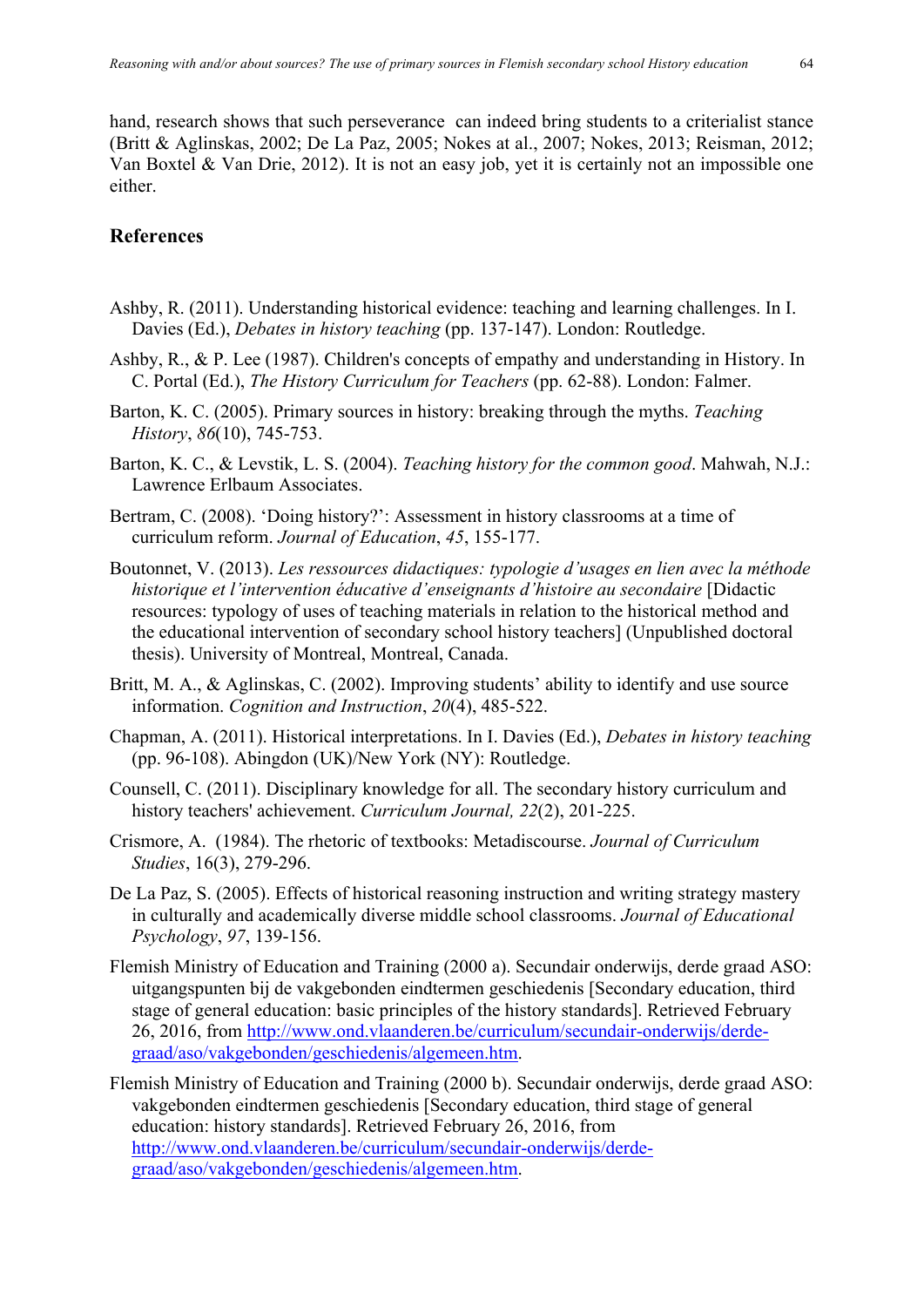- Flemish Ministry of Education and Training (2000 c). Secundair onderwijs, eerste graad ASO: vakgebonden eindtermen geschiedenis [Secondary education, first stage of general education: history standards]. Retrieved February 26, 2016, from http://www.ond.vlaanderen.be/curriculum/secundair-onderwijs/eerstegraad/aso/vakgebonden/geschiedenis/algemeen.htm.
- Grant S. G., & Gradwell, J. M. (2005). The sources are many: exploring history teachers' selection of classroom texts. *Theory & Research in Social Education*, *33*(2), 244-265.
- Havekes, H., Arno-Coppen, P., Luttenberg, J., & Van Boxtel, C. (2012). Knowing and doing history: a conceptual framework and pedagogy for teaching historical contextualization. *International Journal of Historical Learning, Teaching and Research*, *11*(1), 72-93.
- Haydn, T. (2011). The Changing Form and Use of Textbooks in the History Classroom. In S. Popp, J. Schumman, & M. Schmitz (Eds.), *International Society for History Didactics. Analyzing Textbooks: Methodological Issues* (pp. 67-88). Schwalbach: Wochenschau Verlag.
- Hynd, C. R. (1999). Teaching students to think critically using multiple texts in history. *Journal of Adolescent and Adult Literacy*, *42*, 428-436.
- Kleppe, M. (2010). Photographs in Dutch History Textbooks: Quantity, type and educational use. In C. Heinze, & E. Matthes (Eds.), *Das Bild im Schulbuch* (pp. 261-272)*.* Bad Heilbrunn: Verlag Julius Klinkhardt.
- Lee, P. (1983). History Teaching and Philosophy of History. *History and Theory, 22*(4), 19- 49.
- Le Marec, Y. (2011). Pour un usage pragmatique des manuels d'histoire [Towards a pragmatic use of history textbooks]. In M.-A. Ethier, D. Lefrançois, & J.-F. Cardin (Eds.), *Enseigner et apprendre l'histoire. Manuels, enseignants et élèves* [Teaching and learning history. Textbooks, teachers and learners] (pp. 139-158). Quebec: Presses de l'Université de Laval.
- Magalhães, O. (2005). Portuguese history teachers' ideas about history. In R. Ashby, P. Gordon, & P. Lee (Eds.), *Understanding history: international review of history education*  (Vol. 4, pp. 136-147). London/New York: Routledge.
- Maggioni, L. (2010). *Between facts and opinions: an exploration of adolescents' ideas about the nature of historical knowledge*. Paper presented at the 21st International Congress of Historical Sciences, Amsterdam.
- Maggioni, L., VanSledright, B., & Alexander, P. (2009). Walking on the borders: a measure of epistemic cognition in history. *The Journal of Experimental Education*, *77*(3), 187-213.
- McCrum, E. (2013). History teachers' thinking about the nature of their subject. *Teaching and Teacher Education*, *35*, 73-80.
- Moisan, S. (2010). *Fondements épistémologiques et représentations sociales d'enseignants d'histoire du secondaire à l'égard de l'enseignement de l'histoire et de la formation citoyenne* [Epistemological foundations and social representations of secondary school history teachers regarding history teaching and citizenship education] (Unpublished doctoral thesis). University of Montreal, Montreal, Canada.
- Nokes, J. D. (2013). *Building students' historical literacies. Learning to Read and Reason with Historical Texts and Evidence*. New York: Routledge.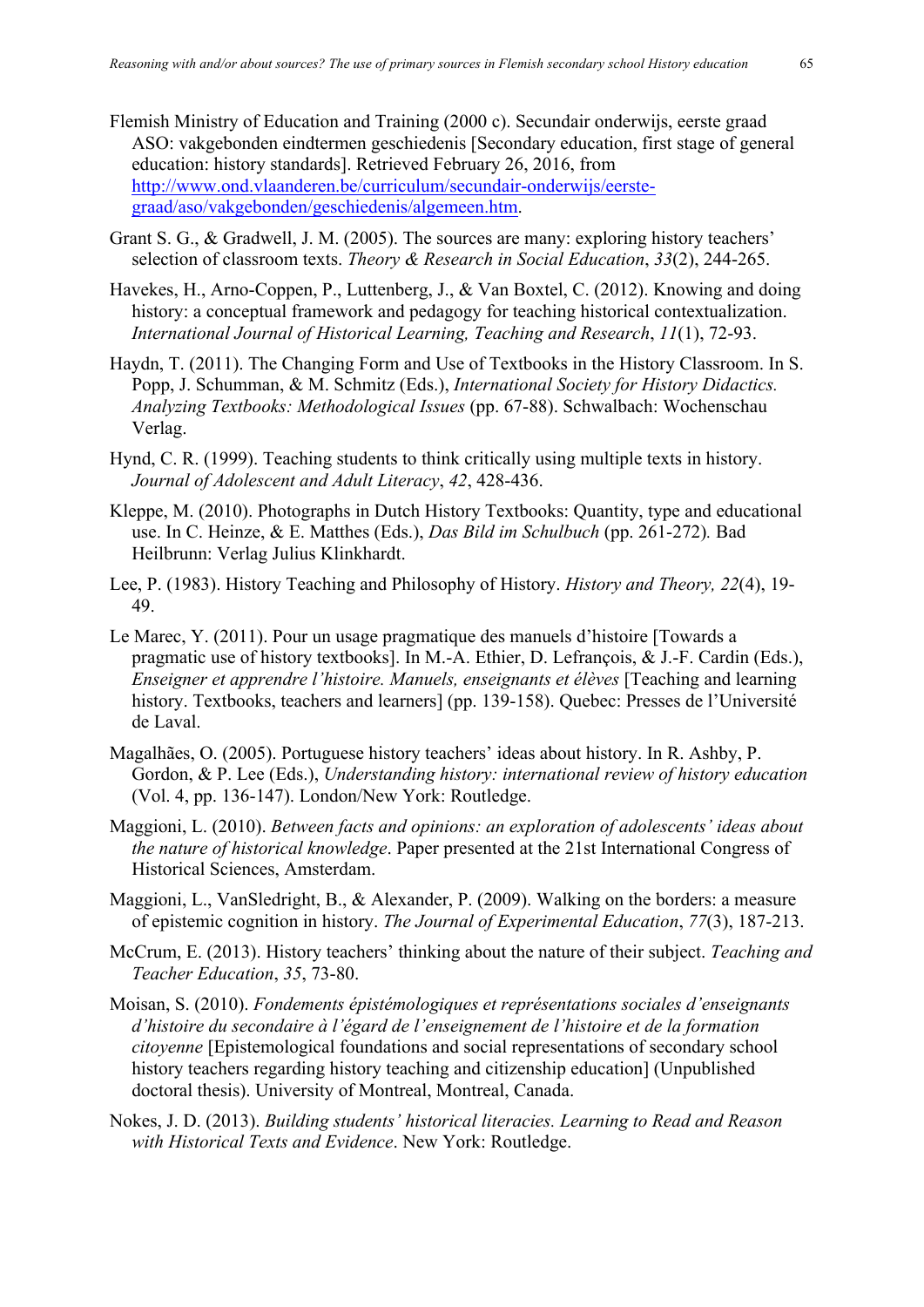- Nokes, J. D. (2010). Observing literacy practices in history classrooms. *Theory & Research in Social Education, 38*(4), 515-544.
- Nokes, J. D. (2011). Recognizing and addressing the barriers to adolescents' "reading like historians". *The History Teacher, 44*(3), 379-404.
- Nokes, J. D., Dole, J. A., & Hacker, D. J. (2007). Teaching high school students to use heuristics while reading historical texts. *Journal of Educational Psychology, 99*, 492-504.
- Pagès, J., & Santisteban, A. (2011). Enseigner et apprendre l'histoire en Catalogne [Teaching and learning history in Catalonia]. In M.-A. Ethier, D. Lefrançois, & J.-F. Cardin (Eds.), *Enseigner et apprendre l'histoire. Manuels, enseignants et élèves* [Teaching and learning history. Textbooks, teachers and learners] (pp. 359-376). Québec: Presses de l'Université de Laval.
- Paxton, R. J. (1999). A deafening silence: history textbooks and the students who read them. *Review of Educational Research, 69*(3), 315–337.
- Perfetti, C. A., Britt, M.A., & Georgi, M. C. (1995). *Text-based learning and reasoning: Studies in history.* Hillsdale, NJ: Erlbaum.
- Reisman, A. (2012). Reading like a historian: a document-based history curriculum intervention in urban high schools. *Cognition and Instruction, 30*(1), 86-112.
- Rouet, J. F., Britt, M. A., Mason, R. A., & Perfetti, C. A. (1996). Using multiple sources of evidence to reason about history. *Journal of Educational Psychology, 88*(3), 478-493.
- Seixas, P. (2000). 'Schweigen! Die Kinder! Or, does postmodern history have a place in the schools? In P.N. Stearns, P. Seixas, & S. Wineburg (Eds.), *Knowing, Teaching and Learning History. National and International Perspectives* (pp. 19-37). New York/London: New York University Press.
- Seixas, P. (1998). Student teachers thinking historically. *Theory & Research in Social Education, 26*(3), 310-341.
- Seixas, P. (1993). The community of inquiry as a basis for knowledge and learning: the case of history. *American Educational Research Journal, 30*(2), 305-324.
- Seixas, P., & Peck, C. (2004). Teaching historical thinking. In A. Sears, & I. Wright (Eds.), *Challenges and Prospects for Canadian Social Studies* (pp. 109-117). Vancouver: Pacific Educational Press.
- Stahl, S. A., Hynd, C. R., Britton, B. K., McNish, M. M., & Bosquet, D. (1996). What happens when students read multiple source documents in history? *Reading Research Quarterly, 31*(4), 430-456.
- Tutiaux-Guillon, N. (2006). L'enseignement de l'histoire en France: les pratiques de classe [History education in France: classroom practices]. In E. Erdmann, R. Maier, & S. Popp (Eds.), *Geschichtsunterricht international / Worldwide Teaching of History / L'enseignement de l'histoire dans le monde* (pp. 301-322)*.* Hannover: Verlag Hahnsche Buchhandlung.
- VanSledright, B., & Limón, M. (2006). Learning and teaching social studies: a review of cognitive research in history and geography. In P. A. Alexander, & P. H. Winne (Eds.), *Handbook of educational psychology* (pp. 545-570). Hillsdale NJ: Erlbaum.
- Van Boxtel, C., & Van Drie, J. (2012). 'That's the time of the Romans!' Knowledge and strategies students use to contextualize historical images and documents. *Cognition and Instruction, 30*(2), 113-145.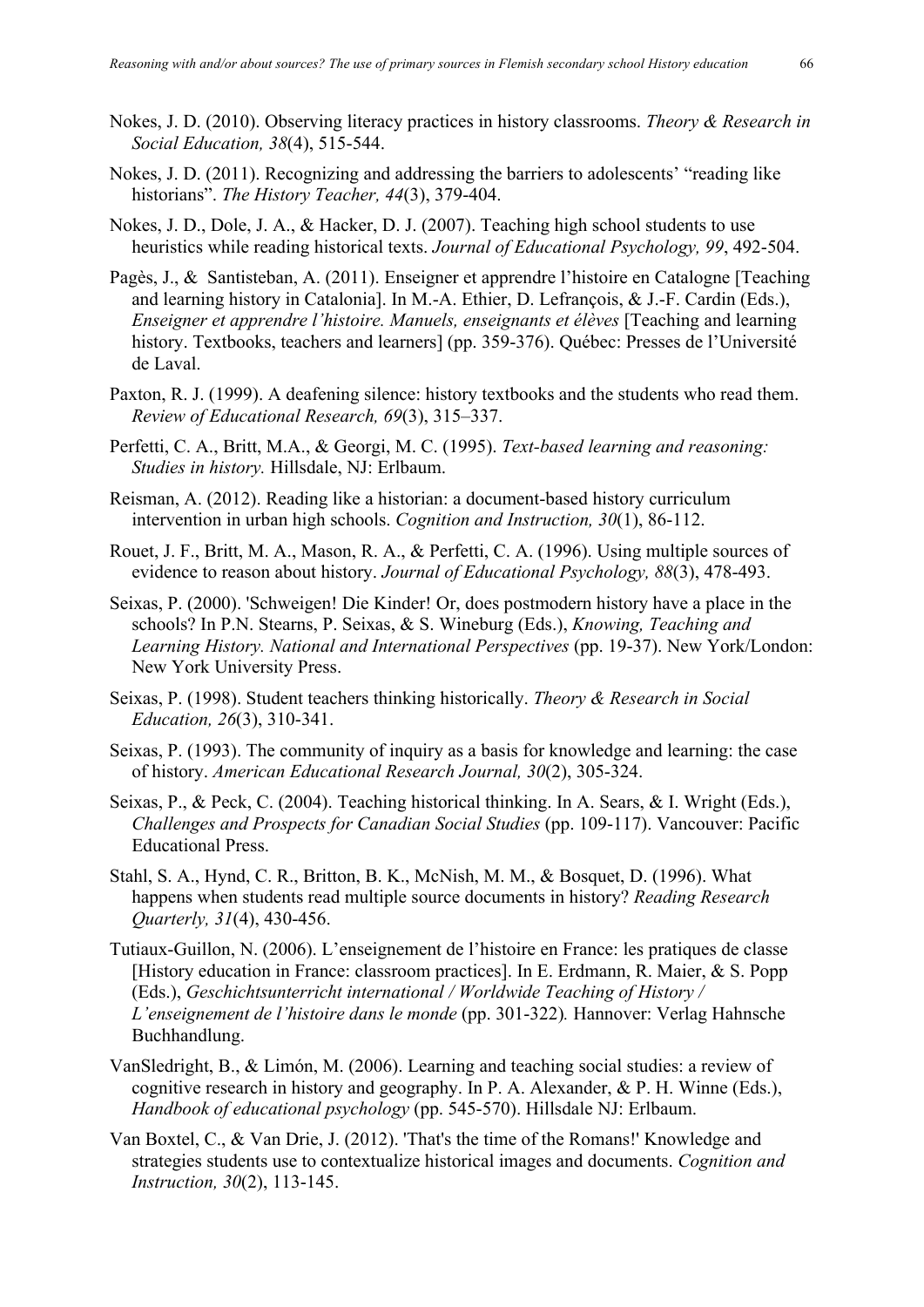Van de Voorde, H. (Red.) (2008). *Historia 5*. Kapellen: Pelckmans.

- Van Drie, J., & Van Boxtel, C. (2008). Historical reasoning: towards a framework for analyzing students' reasoning about the past. *Educational Psychology Review, 20*(2), 87- 110.
- van Hover, S., & Yeager, E. (2003a). Challenges facing beginning history teachers: an exploratory study. *International Journal of Social Education, 19*(1), 8-21.
- van Hover, S., & Yeager, E. (2003b). Making students better people? A case study of a beginning history teacher. *International Social Studies Forum, 3*(1), 219-232.
- van Hover, S., & Yeager, E. (2007). 'I want to use my subject matter to …': the role of purpose in one U.S. secondary history teacher's instructional decision making. *Canadian Journal of Education, 30*(3), 670-690.
- Van Nieuwenhuyse, K., Wils, K., Clarebout, G., Draye, G., & Verschaffel, L. (2015a). Making the constructed nature of history visible. Flemish secondary history education through the lens of written exams. In A. Chapman & A. Wilschut (Eds.), *International Review of History Education. Joined-up history: New directions in history education research* (pp. 311-333), Charlotte, NC: Information Age Publishing.
- Van Nieuwenhuyse, K., Wils, K., Clarebout, G., Draye, G., & Verschaffel, L. (2015b). The present in Flemish secondary history education, through the lens of written history exams. *McGill Journal of Education, 50* (1), 1-19.
- Van Nieuwenhuyse, K. (2016). Reasoning with and/or about sources on the Cold War? The use of primary sources in English and French history textbooks for upper secondary education. *International Journal for History and Social Sciences Education, 1* (1), 19-52.
- Wineburg, S. (2001). *Historical Thinking and Other Unnatural Acts: Charting the Future of Teaching the Past*. Philadelphia: Temple University Press.
- Wineburg, S. (1991). On the reading of historical texts: Notes on the Breach between School and Academy. *American Educational Research Journal, 28*(3), 495–519.
- Wineburg, S., Martin, D., & Monte-Sano C. (2013). *Reading like a historian. Teaching literacy in Middle and High School History Classrooms*. New York-London: Teachers College Press.
- Yilmaz, K. (2008). Social studies teachers' conceptions of history: Calling on Historiography. *Journal of Educational Research, 101*(3), 158-176.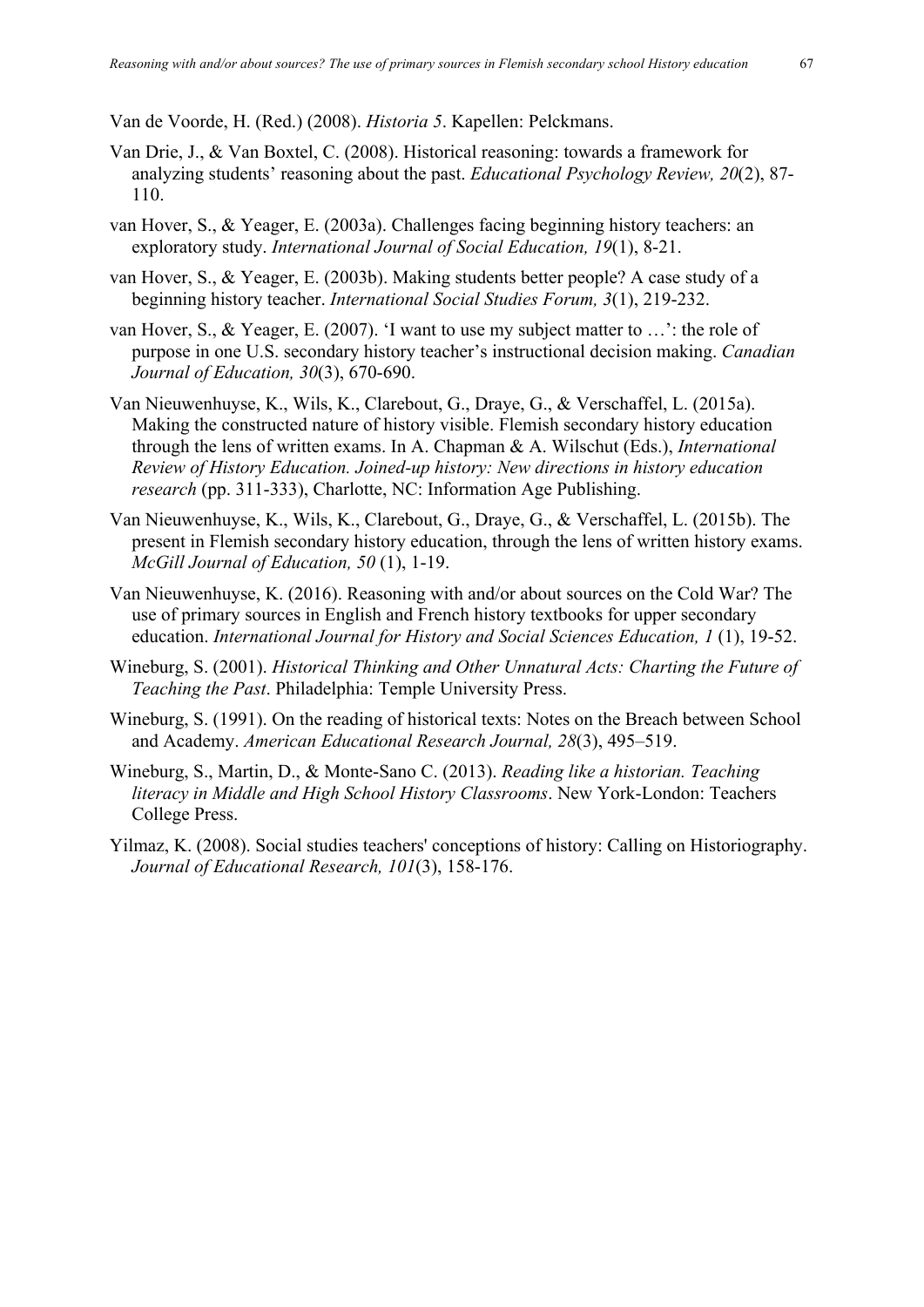# **Appendix 1: Extracts from some categories of the analytical research tool used during this research**

| <b>CATEGORY 1: TYPE OF SOURCE</b>                                                                                                                                                                                                                                                                                                                                                                                                                                                                                                                                                                                  |
|--------------------------------------------------------------------------------------------------------------------------------------------------------------------------------------------------------------------------------------------------------------------------------------------------------------------------------------------------------------------------------------------------------------------------------------------------------------------------------------------------------------------------------------------------------------------------------------------------------------------|
| 1. Textual source<br>2. Visual source                                                                                                                                                                                                                                                                                                                                                                                                                                                                                                                                                                              |
| 3. Combination                                                                                                                                                                                                                                                                                                                                                                                                                                                                                                                                                                                                     |
| 4. Other                                                                                                                                                                                                                                                                                                                                                                                                                                                                                                                                                                                                           |
|                                                                                                                                                                                                                                                                                                                                                                                                                                                                                                                                                                                                                    |
| CATEGORY 2: CONTEXT INFORMATION ACCOMPANYING THE SOURCE<br>1. None<br>2. Context information is provided<br>3. Context information is included in the source itself<br>4. Context information is not provided, because it is asked for in the questions<br>5. Context information is partly provided, and partly asked for<br>6. Context information is partly provided, and partly included in the source itself<br>7. Context information is partly included in the source itself, and partly asked for<br>8. Context information is partly provided, partly asked for, and partly included in the source itself |
| CATEGORY 3: TYPE OF CONTEXT INFORMATION PROVIDED<br>1. Sourcing (author and/or date and/or place)<br>2. Genesis<br>3. Sourcing and genesis                                                                                                                                                                                                                                                                                                                                                                                                                                                                         |
| <b>CATEGORY 4: USE OF THE SOURCE</b><br>1. Purely illustrative<br>2. Content-related (reasoning with sources)<br>3. Strategic knowledge-related (reasoning about sources)<br>(combinations)                                                                                                                                                                                                                                                                                                                                                                                                                        |
| <b>CATEGORY 5: CORROBORATION OF SOURCES</b><br>1. Yes, with another primary source<br>2. Yes, with a secondary source<br>3. No                                                                                                                                                                                                                                                                                                                                                                                                                                                                                     |
| CATEGORY 6: NUMBER OF QUESTIONS ACCOMPANYING THE SOURCE<br>$0 = 0$<br>$1 = 1$<br>$2 = 2$<br>$\cdots$                                                                                                                                                                                                                                                                                                                                                                                                                                                                                                               |

CATEGORY 7: …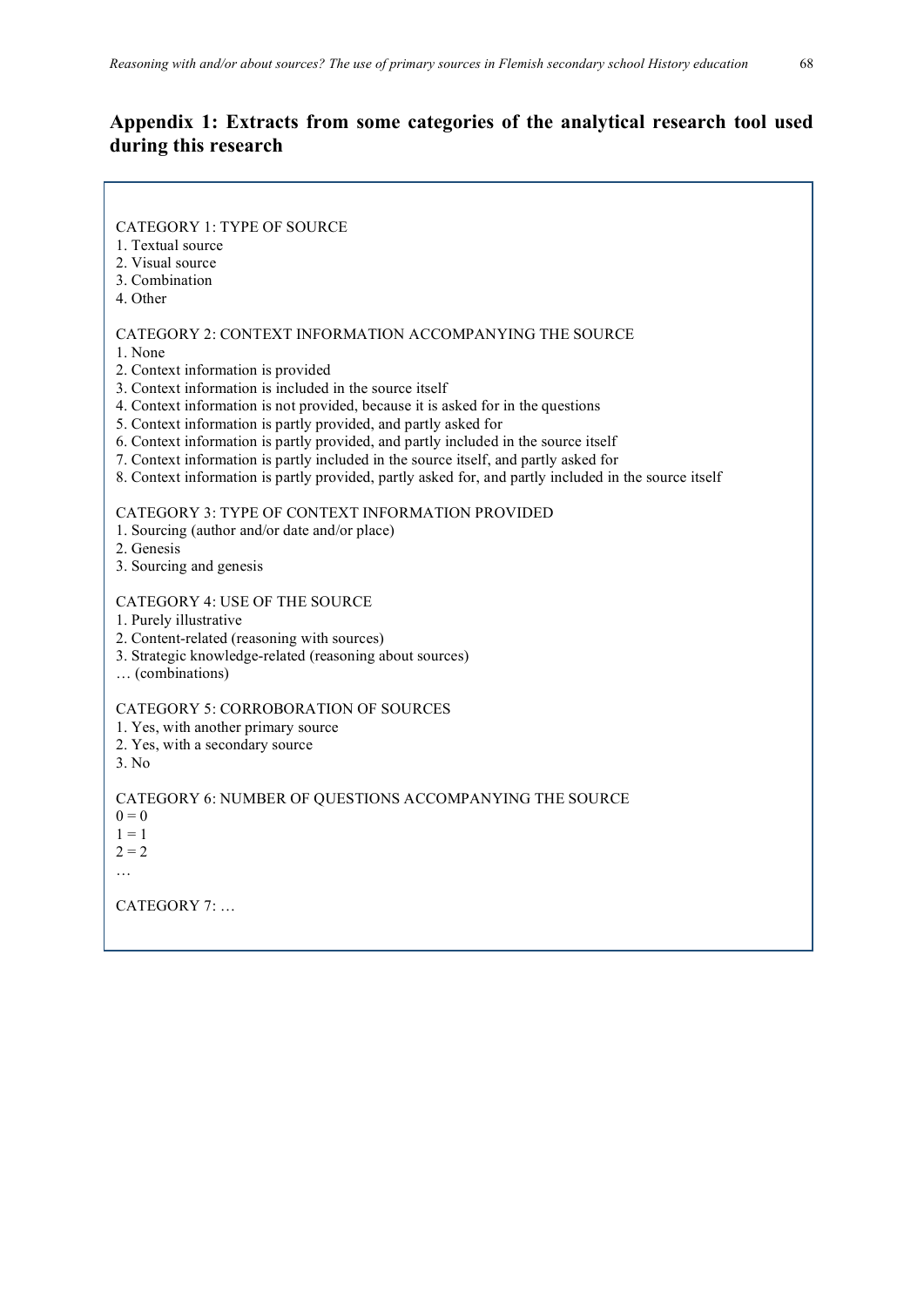| Number of primary sources used<br>in one lesson | Number of lessons in which X primary<br>sources appear |
|-------------------------------------------------|--------------------------------------------------------|
| $\mathbf{0}$                                    | 22                                                     |
| 1                                               | 17                                                     |
| $\overline{2}$                                  | 8                                                      |
| 3                                               | $\overline{4}$                                         |
| $\overline{4}$                                  | $\overline{4}$                                         |
| 5                                               | $\overline{4}$                                         |
| 6                                               | 10                                                     |
| 7                                               | $\overline{4}$                                         |
| 8                                               | 4                                                      |
| 9                                               | $\overline{2}$                                         |
| 10                                              | $\overline{4}$                                         |
| 11                                              | $\overline{2}$                                         |
| 12                                              | $\overline{2}$                                         |
| 22                                              | 1                                                      |
| <b>Total</b>                                    | 88                                                     |

# **Appendix 2: Number of primary sources appearing in the 88 classroom observations, per lesson**

# **About the Authors**

**Karel Van Nieuwenhuyse**\* is since 2013 assistant professor in History Didactics, in the Faculty of Arts, University of Leuven, Belgium. His main research interests related to history education are the position of the present, the use of sources, students' historical narratives and the connection with their identification, and historical representations of the colonial past.

**Hanne Roose** was research assistant in History Didactics, in the Faculty of Arts, University of Leuven, Belgium. She currently teaches history in secondary school education, and is teaching assistant in the history department, University of Brussels, Belgium.

**Kaat Wils** is is professor in European cultural history and head of the Research Group Cultural History since 1750 at the University of Leuven, Belgium. Her research fields include contemporary historical culture, the history of history education and the history of 19th and 20th century scientific and intellectual culture.

**Fien Depaepe** is since 2013 assistant professor in educational sciences at the KU Leuven, Center for Instructional Psychology and Technology. Her research deals with cognitive (e.g. content knowledge, pedagogical content knowledge, general pedagogical knowledge) and affective factors (e.g. beliefs, attitudes) that influence teaching and learning different disciplines.

**Lieven Verschaffel** obtained in 1984 the degree of Doctor in Educational Sciences at the University of Leuven, Belgium. Since 2000 he is a full professor in educational sciences of that same university, with a main interest educational psychology and more particularly learning and teaching in specific domains such as mathematics, languages, history, and music.

\* Corresponding Author Email: karel.vannieuwenhuyse@kuleuven.be